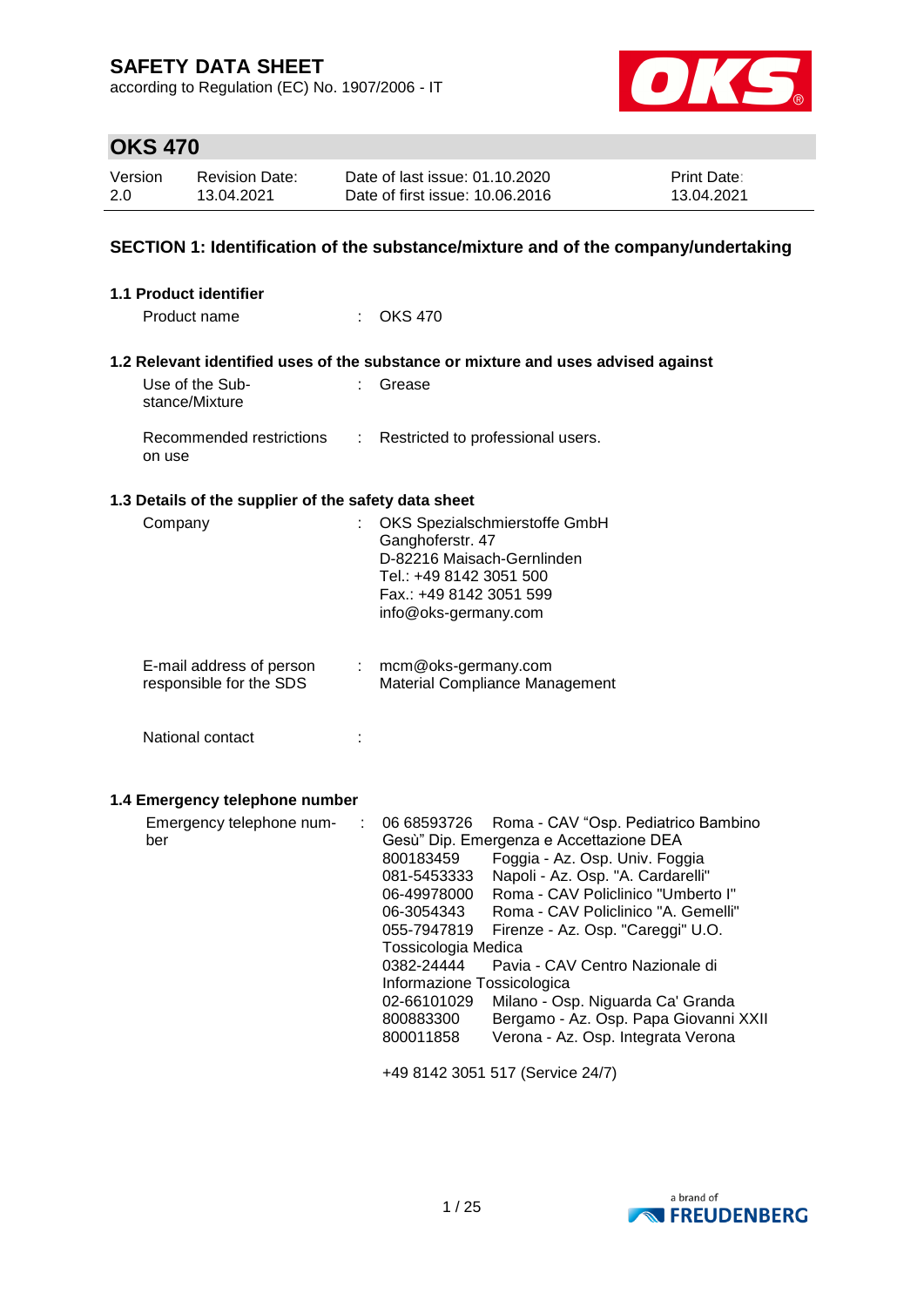according to Regulation (EC) No. 1907/2006 - IT



### **OKS 470**

| Version | <b>Revision Date:</b> | Date of last issue: 01.10.2020  | <b>Print Date:</b> |
|---------|-----------------------|---------------------------------|--------------------|
| 2.0     | 13.04.2021            | Date of first issue: 10.06.2016 | 13.04.2021         |

### **SECTION 2: Hazards identification**

#### **2.1 Classification of the substance or mixture**

#### **Classification (REGULATION (EC) No 1272/2008)**

Not a hazardous substance or mixture.

#### **2.2 Label elements**

#### **Labelling (REGULATION (EC) No 1272/2008)**

Not a hazardous substance or mixture.

#### **Additional Labelling**

| EUH210<br><b>EUH208</b> | Safety data sheet available on request.<br>Contains Benzenesulfonic acid, di-C10-14-alkyl derivs., calcium salts. May pro-<br>duce an allergic reaction. |
|-------------------------|----------------------------------------------------------------------------------------------------------------------------------------------------------|
| <b>EUH212</b>           | Warning! Hazardous respirable dust may be formed when used. Do not breathe<br>dust.                                                                      |

#### **2.3 Other hazards**

This substance/mixture contains no components considered to be either persistent, bioaccumulative and toxic (PBT), or very persistent and very bioaccumulative (vPvB) at levels of 0.1% or higher.

#### **SECTION 3: Composition/information on ingredients**

#### **3.2 Mixtures**

Chemical nature : Mineral oil.

solid lubricant lithium soap

#### **Components**

| Chemical name                                                        | CAS-No.<br>EC-No.<br>Index-No.<br><b>Registration number</b> | Classification        | Concentration<br>limits<br>M-Factor<br><b>Notes</b> | Concentration<br>(% w/w) |
|----------------------------------------------------------------------|--------------------------------------------------------------|-----------------------|-----------------------------------------------------|--------------------------|
| Benzenesulfonic acid,<br>$di-C10-14-alkyl$<br>derivs., calcium salts | 939-603-7<br>01-2119978241-36-<br><b>XXXX</b>                | Skin Sens.1B;<br>H317 | $> 10 - 100 \%$<br>Skin Sens.1B,<br>H317            | $>= 0,1 - 1$             |
| Substances with a workplace exposure limit :                         |                                                              |                       |                                                     |                          |

Substances with a workplace exposure limit :

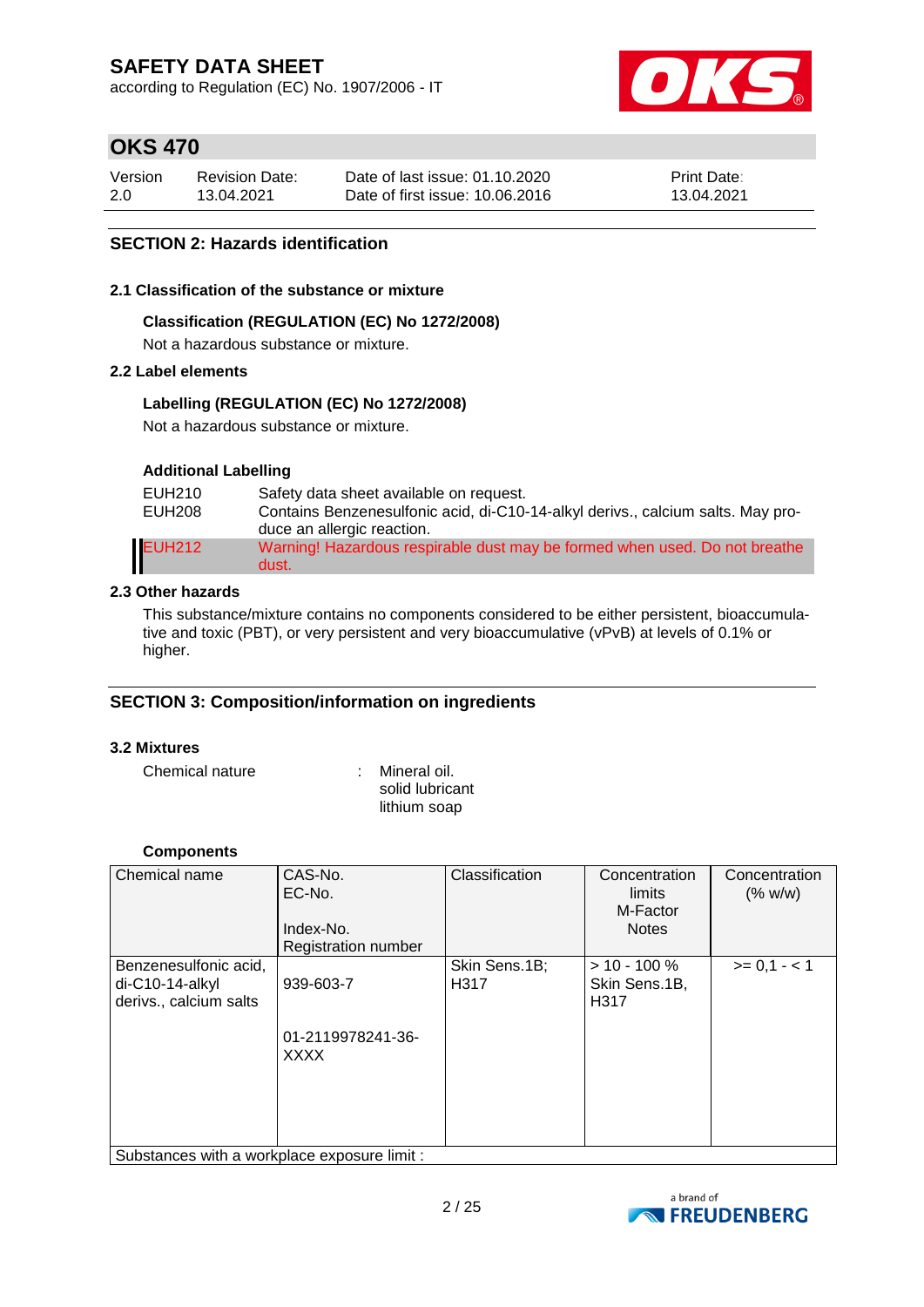according to Regulation (EC) No. 1907/2006 - IT



# **OKS 470**

| Version<br><b>Revision Date:</b><br>2.0<br>13.04.2021                                                                       |                                                                                                                                                                        | Date of last issue: 01.10.2020<br>Date of first issue: 10.06.2016 | Print Date:<br>13.04.2021 |                |
|-----------------------------------------------------------------------------------------------------------------------------|------------------------------------------------------------------------------------------------------------------------------------------------------------------------|-------------------------------------------------------------------|---------------------------|----------------|
| Distillates (petroleum),<br>hydrotreated heavy<br>paraffinic; Baseoil -<br>unspecified                                      | 64742-54-7<br>265-157-1<br>649-467-00-8<br>01-2119484627-25-<br><b>XXXX</b>                                                                                            | Not classified                                                    | Note L                    | $>= 50 - < 70$ |
| Distillates (petroleum),<br>hydrotreated heavy<br>naphthenic; Baseoil -<br>unspecified                                      | 64742-52-5<br>265-155-0<br>649-465-00-7<br>01-2119467170-45-<br><b>XXXX</b>                                                                                            | Not classified                                                    | Note L                    | $>= 10 - 20$   |
| lithium 12-<br>hydroxystearate                                                                                              | 7620-77-1<br>231-536-5<br>01-2119970893-23-<br><b>XXXX</b><br>01-2119970893-23-<br><b>XXXX</b><br>01-2119970893-23-<br><b>XXXX</b><br>01-2119970893-23-<br><b>XXXX</b> | Not classified                                                    |                           | $>= 1 - 10$    |
| titanium dioxide; [in<br>powder form contain-<br>ing 1 % or more of<br>particles with aerody-<br>namic diameter ≤ 10<br>µm] | 13463-67-7<br>236-675-5<br>022-006-00-2<br>01-2119489379-17-<br><b>XXXX</b>                                                                                            | Not classified                                                    | Note 10                   | $>= 1 - 10$    |

For explanation of abbreviations see section 16.

### **SECTION 4: First aid measures**

#### **4.1 Description of first aid measures**

| If inhaled              | tion. | Remove person to fresh air. If signs/symptoms continue, get<br>medical attention.<br>Keep patient warm and at rest.<br>If breathing is irregular or stopped, administer artificial respira- |
|-------------------------|-------|---------------------------------------------------------------------------------------------------------------------------------------------------------------------------------------------|
| In case of skin contact |       | : Remove contaminated clothing. If irritation develops, get med-<br>ical attention.<br>Wash off with soap and water.                                                                        |
| In case of eye contact  |       | : Rinse immediately with plenty of water, also under the eyelids,<br>for at least 10 minutes.                                                                                               |

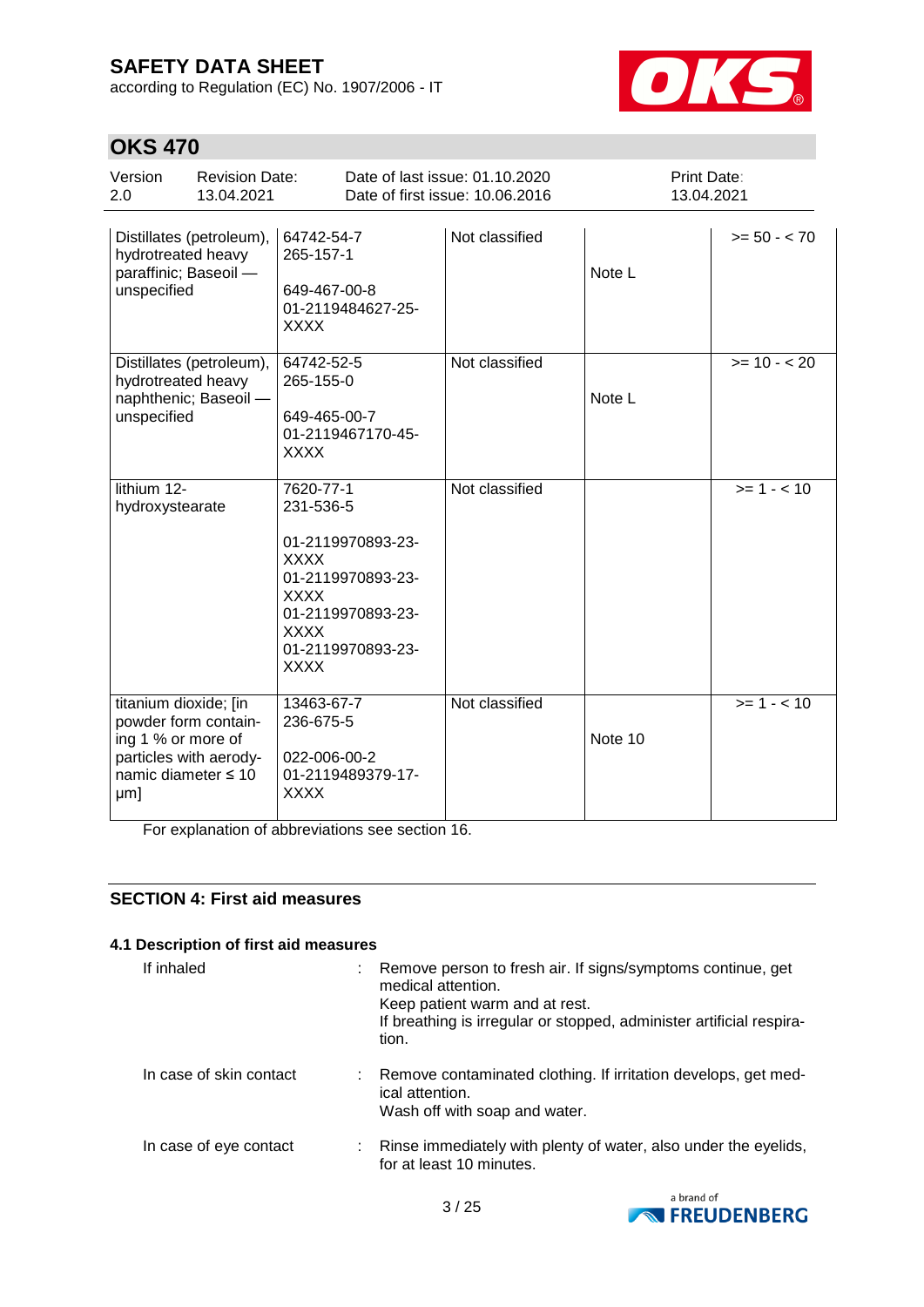according to Regulation (EC) No. 1907/2006 - IT



# **OKS 470**

| Version<br>2.0 |              | <b>Revision Date:</b><br>13.04.2021 | Date of last issue: 01.10.2020<br>Date of first issue: 10.06.2016               | <b>Print Date:</b><br>13.04.2021 |
|----------------|--------------|-------------------------------------|---------------------------------------------------------------------------------|----------------------------------|
|                |              |                                     | If eye irritation persists, consult a specialist.                               |                                  |
|                | If swallowed |                                     | Move the victim to fresh air.<br>Do not induce vomiting without medical advice. |                                  |
|                |              |                                     | 4.2 Most important symptoms and effects, both acute and delayed                 |                                  |
|                | Symptoms     |                                     | $\therefore$ No information available.                                          |                                  |
|                | <b>Risks</b> |                                     | None known.                                                                     |                                  |
|                |              |                                     | 4.3 Indication of any immediate medical attention and special treatment needed  |                                  |
|                | Treatment    |                                     | No information available.                                                       |                                  |
|                |              |                                     |                                                                                 |                                  |

### **SECTION 5: Firefighting measures**

| 5.1 Extinguishing media<br>Suitable extinguishing media :                                                       | Use water spray, alcohol-resistant foam, dry chemical or car-<br>bon dioxide.                                                                                           |
|-----------------------------------------------------------------------------------------------------------------|-------------------------------------------------------------------------------------------------------------------------------------------------------------------------|
| Unsuitable extinguishing<br>media                                                                               | : High volume water jet                                                                                                                                                 |
| 5.2 Special hazards arising from the substance or mixture<br>Hazardous combustion prod- : Carbon oxides<br>ucts | Metal oxides                                                                                                                                                            |
| 5.3 Advice for firefighters<br>Special protective equipment :<br>for firefighters                               | In the event of fire, wear self-contained breathing apparatus.<br>Use personal protective equipment. Exposure to decomposi-<br>tion products may be a hazard to health. |
| Further information                                                                                             | Standard procedure for chemical fires.                                                                                                                                  |

### **SECTION 6: Accidental release measures**

### **6.1 Personal precautions, protective equipment and emergency procedures**

| Personal precautions |  | : Evacuate personnel to safe areas.<br>Use the indicated respiratory protection if the occupational<br>exposure limit is exceeded and/or in case of product release<br>(dust).<br>Do not breathe vapours, aerosols.<br>Refer to protective measures listed in sections 7 and 8. |
|----------------------|--|---------------------------------------------------------------------------------------------------------------------------------------------------------------------------------------------------------------------------------------------------------------------------------|
|----------------------|--|---------------------------------------------------------------------------------------------------------------------------------------------------------------------------------------------------------------------------------------------------------------------------------|

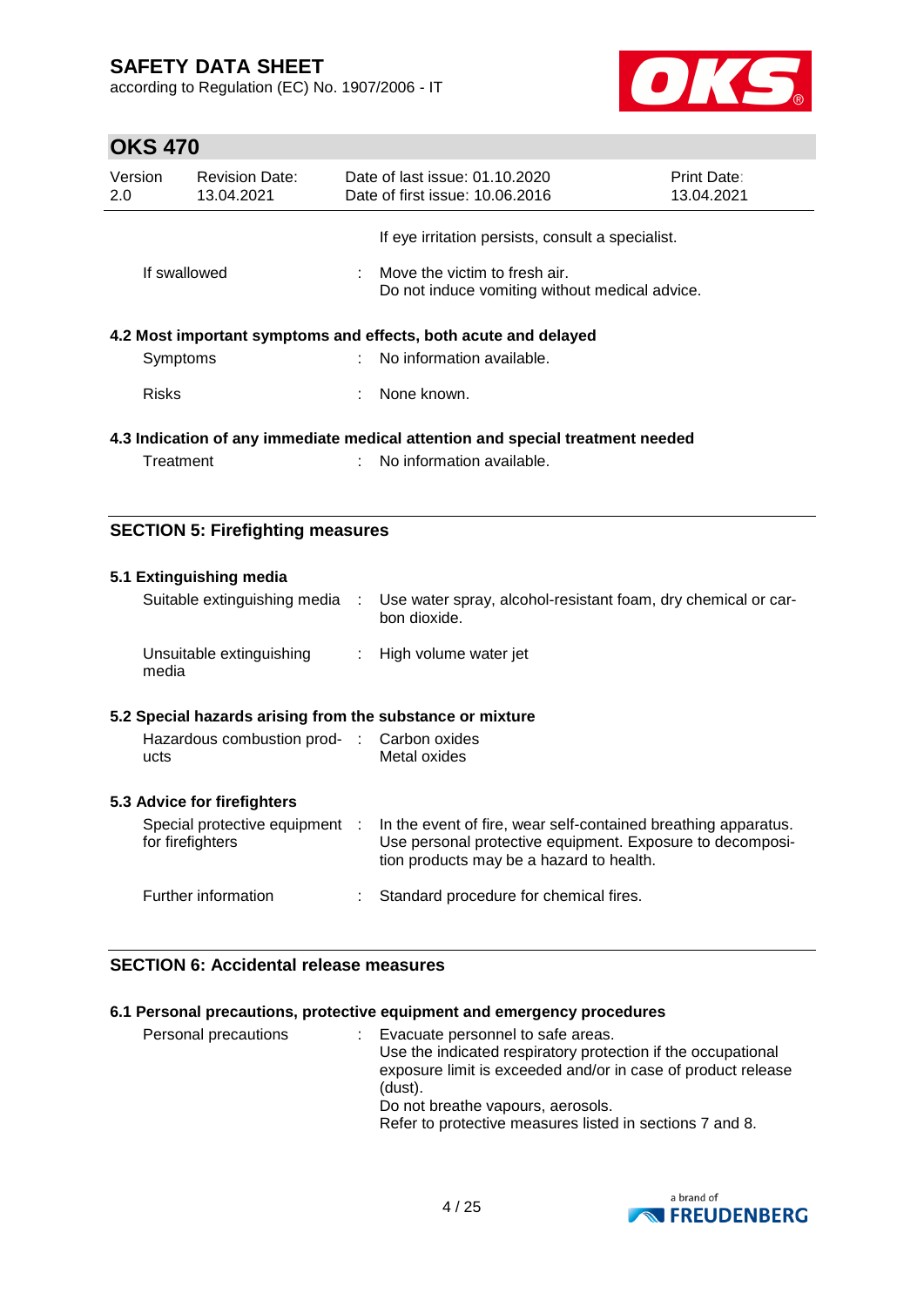according to Regulation (EC) No. 1907/2006 - IT



### **OKS 470**

| Version | <b>Revision Date:</b> | Date of last issue: 01.10.2020  | <b>Print Date:</b> |
|---------|-----------------------|---------------------------------|--------------------|
| 2.0     | 13.04.2021            | Date of first issue: 10.06.2016 | 13.04.2021         |

#### **6.2 Environmental precautions**

| Environmental precautions | . Try to prevent the material from entering drains or water<br>courses.<br>Local authorities should be advised if significant spillages<br>cannot be contained. |
|---------------------------|-----------------------------------------------------------------------------------------------------------------------------------------------------------------|
|---------------------------|-----------------------------------------------------------------------------------------------------------------------------------------------------------------|

#### **6.3 Methods and material for containment and cleaning up**

Methods for cleaning up : Clean up promptly by sweeping or vacuum. Keep in suitable, closed containers for disposal.

### **6.4 Reference to other sections**

For personal protection see section 8.

### **SECTION 7: Handling and storage**

| 7.1 Precautions for safe handling                                |                                                                                                                                                                                                                                                              |
|------------------------------------------------------------------|--------------------------------------------------------------------------------------------------------------------------------------------------------------------------------------------------------------------------------------------------------------|
| Advice on safe handling                                          | For personal protection see section 8.<br>Smoking, eating and drinking should be prohibited in the ap-<br>plication area.<br>Wash hands and face before breaks and immediately after<br>handling the product.                                                |
| Hygiene measures                                                 | Wash face, hands and any exposed skin thoroughly after<br>handling.                                                                                                                                                                                          |
| 7.2 Conditions for safe storage, including any incompatibilities |                                                                                                                                                                                                                                                              |
| Requirements for storage                                         | Store in original container. Keep container closed when not in<br>÷.                                                                                                                                                                                         |
| areas and containers                                             | use. Keep in a dry, cool and well-ventilated place. Containers<br>which are opened must be carefully resealed and kept upright<br>to prevent leakage. Store in accordance with the particular<br>national regulations. Keep in properly labelled containers. |
| 7.3 Specific end use(s)                                          |                                                                                                                                                                                                                                                              |

### **SECTION 8: Exposure controls/personal protection**

#### **8.1 Control parameters**

#### **Derived No Effect Level (DNEL) according to Regulation (EC) No. 1907/2006:**

| Substance name                                                  | End Use | Exposure routes | Potential health ef-<br>fects | Value                |
|-----------------------------------------------------------------|---------|-----------------|-------------------------------|----------------------|
| Distillates (petrole-<br>um), hydrotreated<br>heavy paraffinic: | Workers | Inhalation      | Long-term local ef-<br>fects  | $5,6 \text{ mg/m}$ 3 |

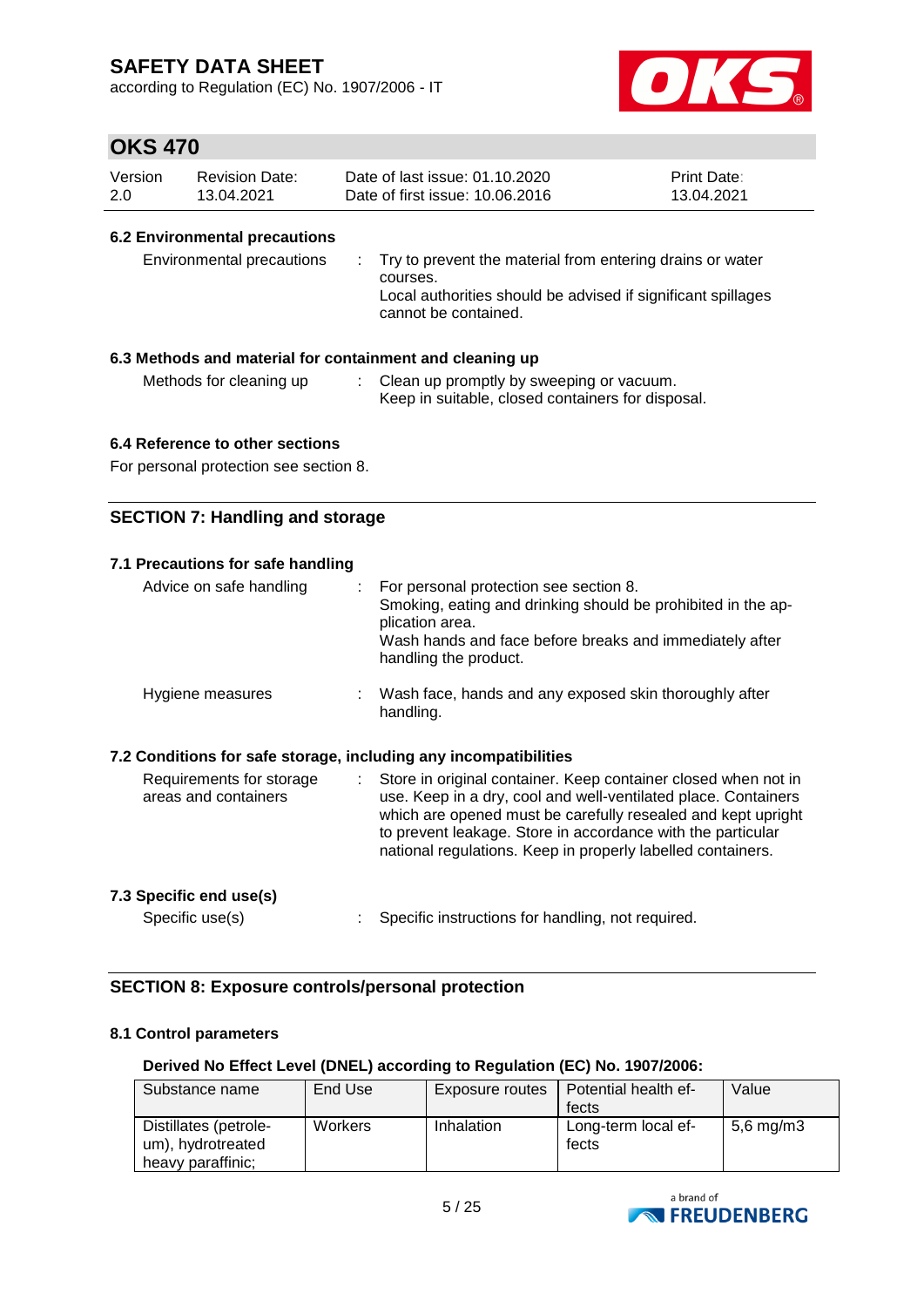according to Regulation (EC) No. 1907/2006 - IT



### **OKS 470**

| Version | <b>Revision Date:</b> | Date of last issue: 01.10.2020  | <b>Print Date:</b> |
|---------|-----------------------|---------------------------------|--------------------|
| 2.0     | 13.04.2021            | Date of first issue: 10.06.2016 | 13.04.2021         |
|         |                       |                                 |                    |

|    | Baseoil — unspecified    |         |            |                     |                    |
|----|--------------------------|---------|------------|---------------------|--------------------|
|    | titanium dioxide; [in    | Workers | Inhalation | Long-term local ef- | $10$ mg/m $3$      |
|    | powder form contain-     |         |            | fects               |                    |
|    | ing 1 % or more of       |         |            |                     |                    |
|    | particles with aerody-   |         |            |                     |                    |
|    | namic diameter $\leq 10$ |         |            |                     |                    |
| µm |                          |         |            |                     |                    |
|    | Benzenesulfonic acid,    | Workers | Inhalation | Long-term systemic  | 35,26 mg/m3        |
|    | di-C10-14-alkyl          |         |            | effects             |                    |
|    | derivs., calcium salts   |         |            |                     |                    |
|    |                          | Workers | Dermal     | Long-term systemic  | $25 \text{ mg/kg}$ |
|    |                          |         |            | effects             |                    |

#### **Predicted No Effect Concentration (PNEC) according to Regulation (EC) No. 1907/2006:**

| Substance name                    | <b>Environmental Compartment</b>          | Value         |
|-----------------------------------|-------------------------------------------|---------------|
| Distillates (petroleum), hy-      | Oral                                      | 9,33 mg/kg    |
| drotreated heavy paraffinic;      |                                           |               |
| Baseoil - unspecified             |                                           |               |
| titanium dioxide; [in powder form | Fresh water                               | 0,184 mg/l    |
| containing 1 % or more of parti-  |                                           |               |
| cles with aerodynamic diameter ≤  |                                           |               |
| $10 \mu m$ ]                      |                                           |               |
|                                   | Intermittent use/release                  | $0,193$ mg/l  |
|                                   | Marine water                              | $0,0184$ mg/l |
|                                   | Sewage treatment plant                    | 100 mg/l      |
|                                   | Marine sediment                           | $100$ mg/l    |
|                                   | Fresh water sediment                      | 1000 mg/l     |
|                                   | Soil                                      | 100 mg/l      |
| Benzenesulfonic acid, di-C10-14-  | Fresh water                               | $0,1$ mg/l    |
| alkyl derivs., calcium salts      |                                           |               |
|                                   | Marine water                              | $0,1$ mg/l    |
|                                   | Fresh water sediment                      | 45211 mg/kg   |
|                                   | Marine sediment                           | 45211 mg/kg   |
|                                   | Microbiological Activity in Sewage Treat- | 1000 mg/l     |
|                                   | ment Systems                              |               |
|                                   | Soil                                      | 36739 mg/kg   |

### **8.2 Exposure controls**

### **Engineering measures**

none

|  |  | <b>Personal protective equipment</b> |
|--|--|--------------------------------------|
|--|--|--------------------------------------|

Eye protection : Safety glasses with side-shields

| $\sim$ protoction  |                |
|--------------------|----------------|
| Material           | Nitrile rubber |
| Break through time | $:$ > 10 min   |
| Protective index   | : Class 1      |

Remarks : Wear protective gloves. The break through time depends amongst other things on the material, the thickness and the

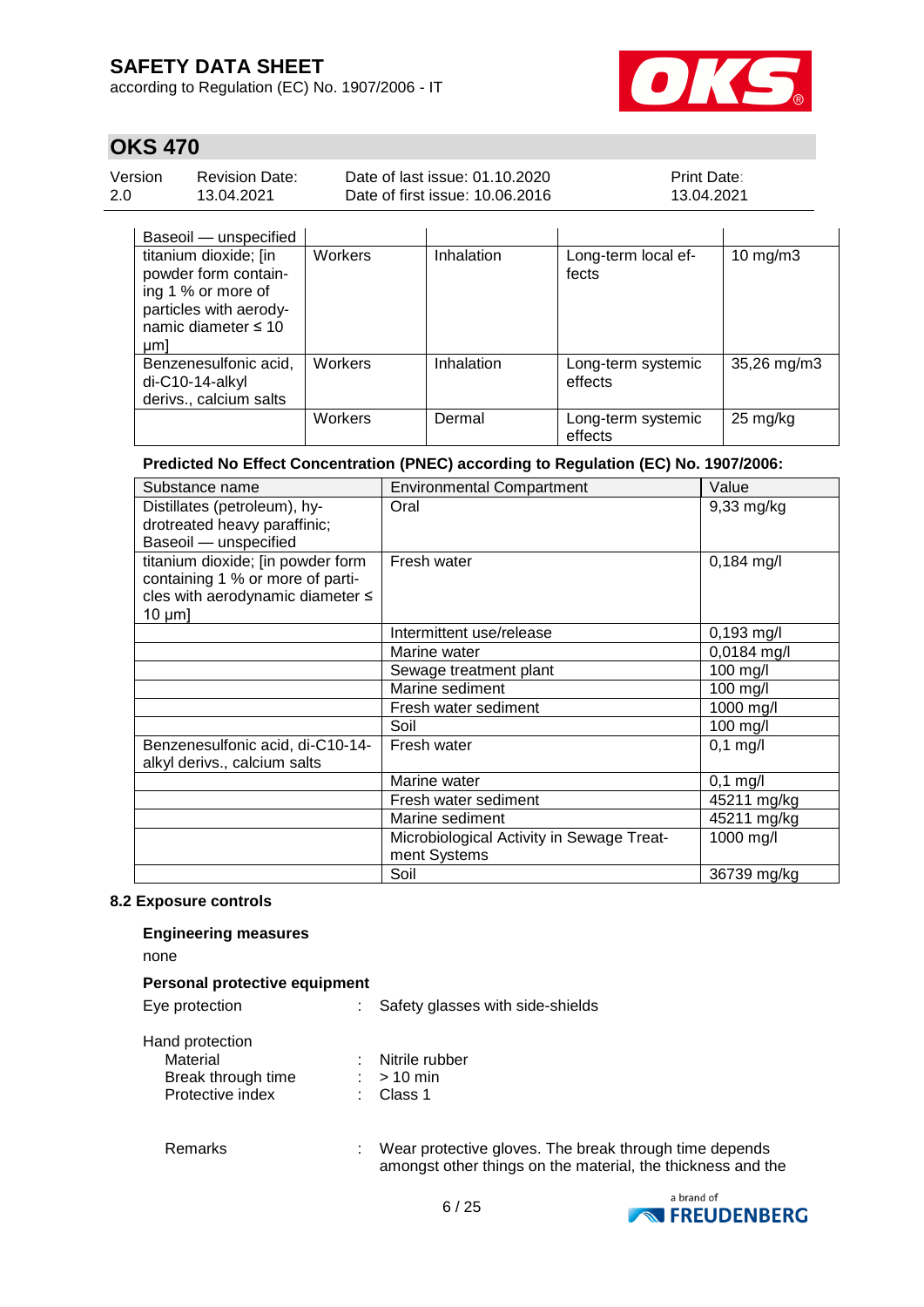according to Regulation (EC) No. 1907/2006 - IT



# **OKS 470**

| Version<br>2.0                                               | <b>Revision Date:</b><br>13.04.2021 | Date of last issue: 01.10.2020<br>Date of first issue: 10.06.2016                                                                                                                                                                                                                                             | Print Date:<br>13.04.2021 |
|--------------------------------------------------------------|-------------------------------------|---------------------------------------------------------------------------------------------------------------------------------------------------------------------------------------------------------------------------------------------------------------------------------------------------------------|---------------------------|
|                                                              |                                     | type of glove and therefore has to be measured for each<br>case.<br>The selected protective gloves have to satisfy the specifica-<br>tions of Regulation (EU) 2016/425 and the standard EN 374<br>derived from it.                                                                                            |                           |
| Respiratory protection<br>Filter type<br>Protective measures |                                     | Not required; except in case of aerosol formation.                                                                                                                                                                                                                                                            |                           |
|                                                              |                                     | Filter type P                                                                                                                                                                                                                                                                                                 |                           |
|                                                              |                                     | The type of protective equipment must be selected according<br>to the concentration and amount of the dangerous substance<br>at the specific workplace.<br>Choose body protection in relation to its type, to the concen-<br>tration and amount of dangerous substances, and to the spe-<br>cific work-place. |                           |

### **SECTION 9: Physical and chemical properties**

### **9.1 Information on basic physical and chemical properties**

| Appearance                                            |    | paste                     |
|-------------------------------------------------------|----|---------------------------|
| Colour                                                |    | white                     |
| Odour                                                 |    | characteristic            |
| Odour Threshold                                       | t  | No data available         |
|                                                       |    |                           |
| рH                                                    | t  | Not applicable            |
| Melting point/range                                   | t  | No data available         |
| Boiling point/boiling range                           | t. | No data available         |
| Flash point                                           |    | Not applicable            |
| Evaporation rate                                      |    | No data available         |
| Flammability (solid, gas)                             | ÷. | <b>Combustible Solids</b> |
| Upper explosion limit / Upper :<br>flammability limit |    | No data available         |
| Lower explosion limit / Lower :<br>flammability limit |    | No data available         |
| Vapour pressure                                       |    | $<$ 0,001 hPa (20 °C)     |

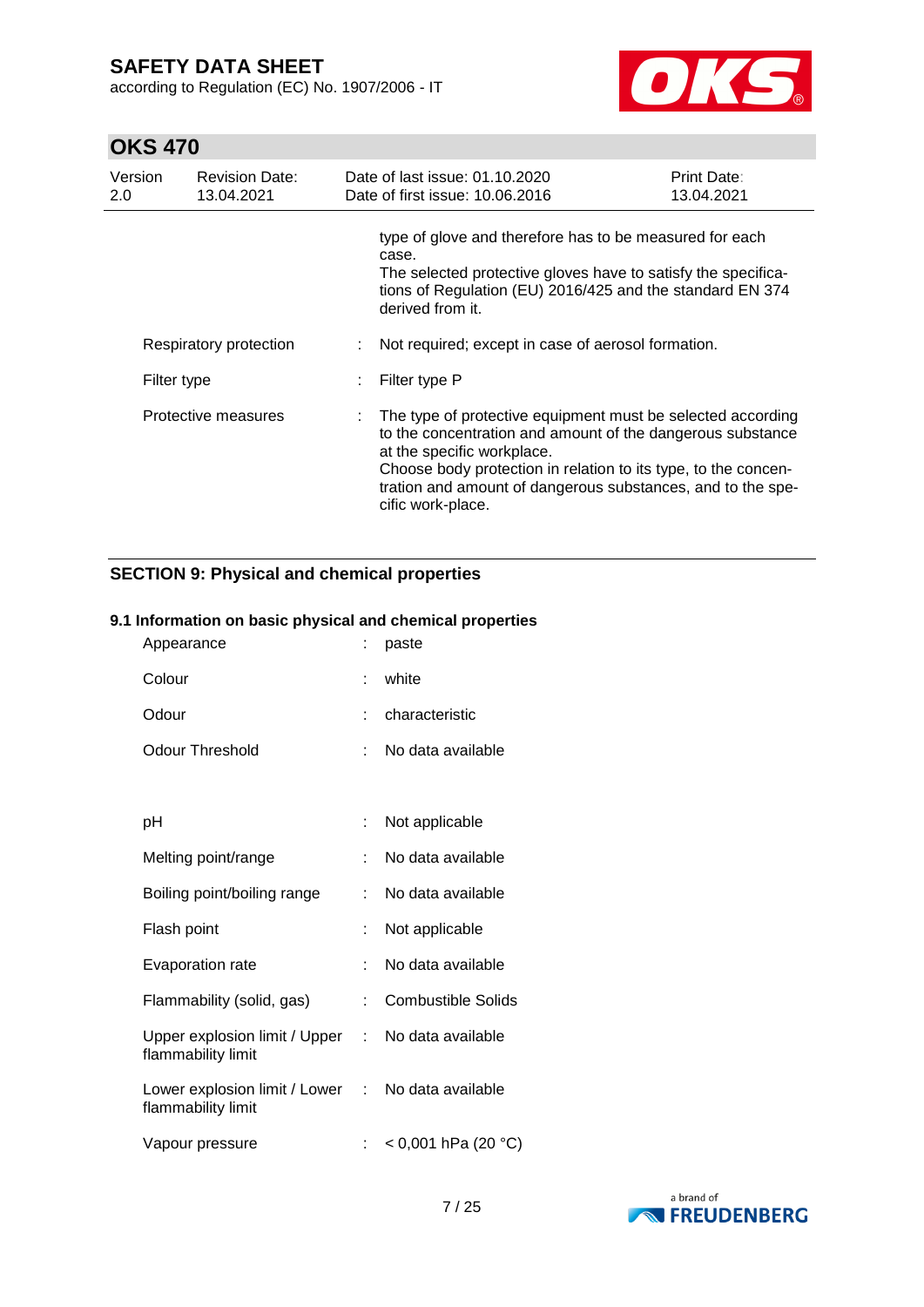according to Regulation (EC) No. 1907/2006 - IT



### **OKS 470**

| Version<br>2.0 |                     | <b>Revision Date:</b><br>13.04.2021 |    | Date of last issue: 01.10.2020<br>Date of first issue: 10.06.2016    | Print Date:<br>13.04.2021 |
|----------------|---------------------|-------------------------------------|----|----------------------------------------------------------------------|---------------------------|
|                |                     | Relative vapour density             | ÷. | No data available                                                    |                           |
|                |                     | Relative density                    |    | 0,92(20 °C)<br>Reference substance: Water<br>The value is calculated |                           |
|                | Density             |                                     | ÷. | $0,92$ g/cm3<br>(20 °C)                                              |                           |
|                | <b>Bulk density</b> |                                     |    | No data available                                                    |                           |
|                | Solubility(ies)     | Water solubility                    |    | insoluble                                                            |                           |
|                |                     | Solubility in other solvents        | ÷  | No data available                                                    |                           |
|                | octanol/water       | Partition coefficient: n-           |    | No data available                                                    |                           |
|                |                     | Auto-ignition temperature           | ÷  | No data available                                                    |                           |
|                |                     | Decomposition temperature           | ÷  | No data available                                                    |                           |
|                | Viscosity           | Viscosity, dynamic                  |    | No data available                                                    |                           |
|                |                     | Viscosity, kinematic                |    | No data available                                                    |                           |
|                |                     | <b>Explosive properties</b>         |    | Not explosive                                                        |                           |
|                |                     | Oxidizing properties                |    | No data available                                                    |                           |
|                |                     | 9.2 Other information               |    |                                                                      |                           |
|                |                     | Sublimation point                   |    | No data available                                                    |                           |
|                | Self-ignition       |                                     |    | No data available                                                    |                           |
|                |                     |                                     |    |                                                                      |                           |

### **SECTION 10: Stability and reactivity**

#### **10.1 Reactivity**

No hazards to be specially mentioned.

#### **10.2 Chemical stability**

Stable under normal conditions.

### **10.3 Possibility of hazardous reactions**

Hazardous reactions : No dangerous reaction known under conditions of normal use.

#### **10.4 Conditions to avoid**

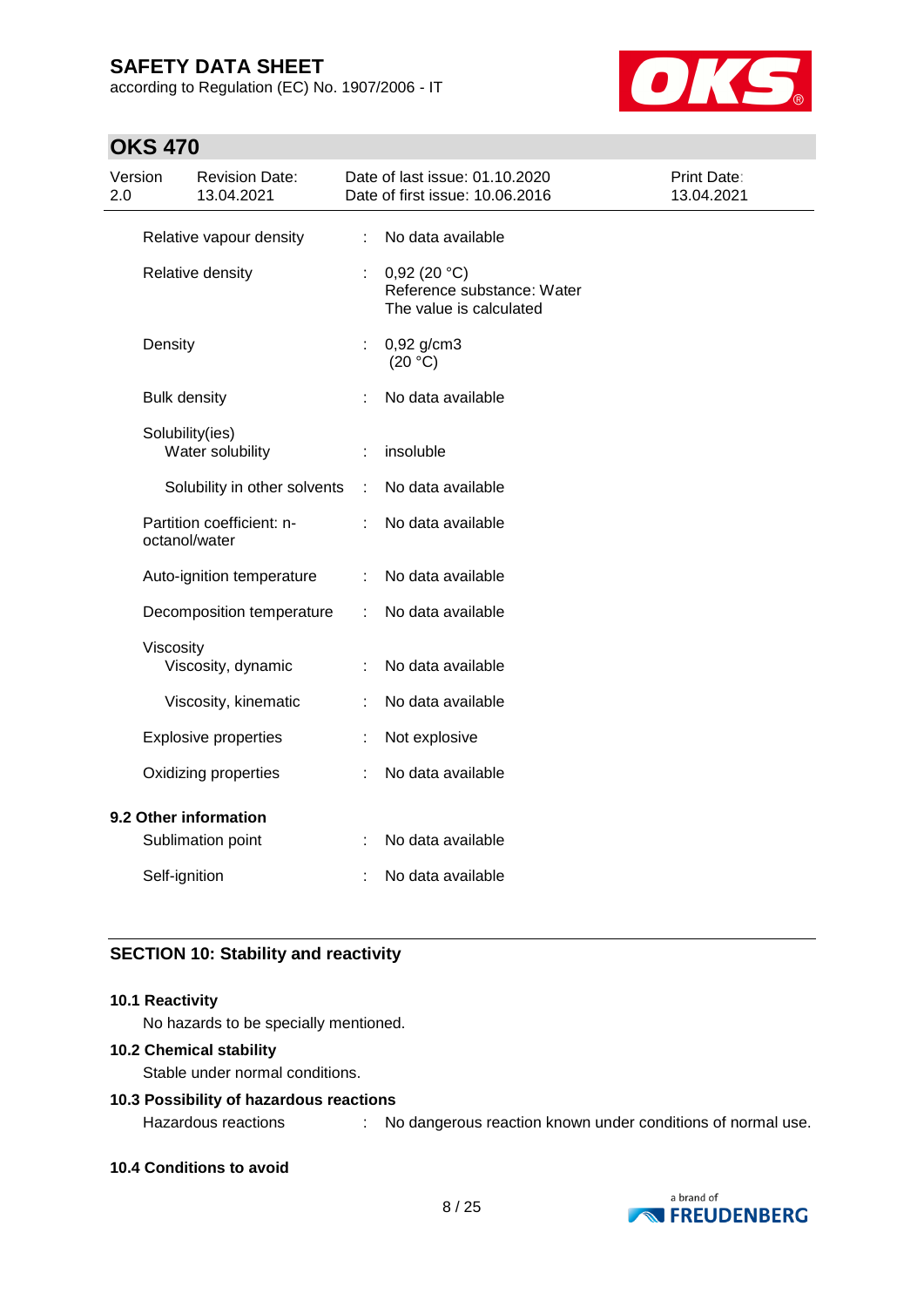according to Regulation (EC) No. 1907/2006 - IT



# **OKS 470**

| Version<br>2.0 | <b>Revision Date:</b><br>13.04.2021                                                          | Date of last issue: 01.10.2020<br>Date of first issue: 10.06.2016 | <b>Print Date:</b><br>13.04.2021 |  |  |  |  |
|----------------|----------------------------------------------------------------------------------------------|-------------------------------------------------------------------|----------------------------------|--|--|--|--|
|                | Conditions to avoid                                                                          | No conditions to be specially mentioned.                          |                                  |  |  |  |  |
|                | 10.5 Incompatible materials<br>Materials to avoid                                            | No materials to be especially mentioned.                          |                                  |  |  |  |  |
|                | 10.6 Hazardous decomposition products<br>No decomposition if stored and applied as directed. |                                                                   |                                  |  |  |  |  |

### **SECTION 11: Toxicological information**

### **11.1 Information on toxicological effects**

| <b>Acute toxicity</b>                                         |                                                                                                                                                                                                  |
|---------------------------------------------------------------|--------------------------------------------------------------------------------------------------------------------------------------------------------------------------------------------------|
| Product:                                                      |                                                                                                                                                                                                  |
| Acute oral toxicity                                           | : Remarks: This information is not available.                                                                                                                                                    |
| Acute inhalation toxicity                                     | : Remarks: This information is not available.                                                                                                                                                    |
| Acute dermal toxicity                                         | : Remarks: This information is not available.                                                                                                                                                    |
| Components:                                                   |                                                                                                                                                                                                  |
| Benzenesulfonic acid, di-C10-14-alkyl derivs., calcium salts: |                                                                                                                                                                                                  |
| Acute oral toxicity                                           | : LD50 (Rat): $>$ 5.000 mg/kg                                                                                                                                                                    |
| Acute inhalation toxicity                                     | : $LC50 (Rat): > 1.9 mg/l$<br>Exposure time: 4 h<br>Test atmosphere: dust/mist<br>Assessment: The substance or mixture has no acute inhala-<br>tion toxicity                                     |
| Acute dermal toxicity                                         | : LD50 (Rat): $> 2.000$ mg/kg<br>Assessment: The substance or mixture has no acute dermal<br>toxicity                                                                                            |
|                                                               | Distillates (petroleum), hydrotreated heavy paraffinic; Baseoil - unspecified:                                                                                                                   |
| Acute oral toxicity                                           | : LD50 (Rat): $> 5.000$ mg/kg<br>Method: OECD Test Guideline 401<br>GLP: yes                                                                                                                     |
| Acute inhalation toxicity                                     | : LC50 (Rat): $> 5,53$ mg/l<br>Exposure time: 4 h<br>Test atmosphere: dust/mist<br>Method: OECD Test Guideline 403<br>Assessment: The substance or mixture has no acute inhala-<br>tion toxicity |
| Acute dermal toxicity                                         | : LD50 (Rabbit): > 5.000 mg/kg                                                                                                                                                                   |

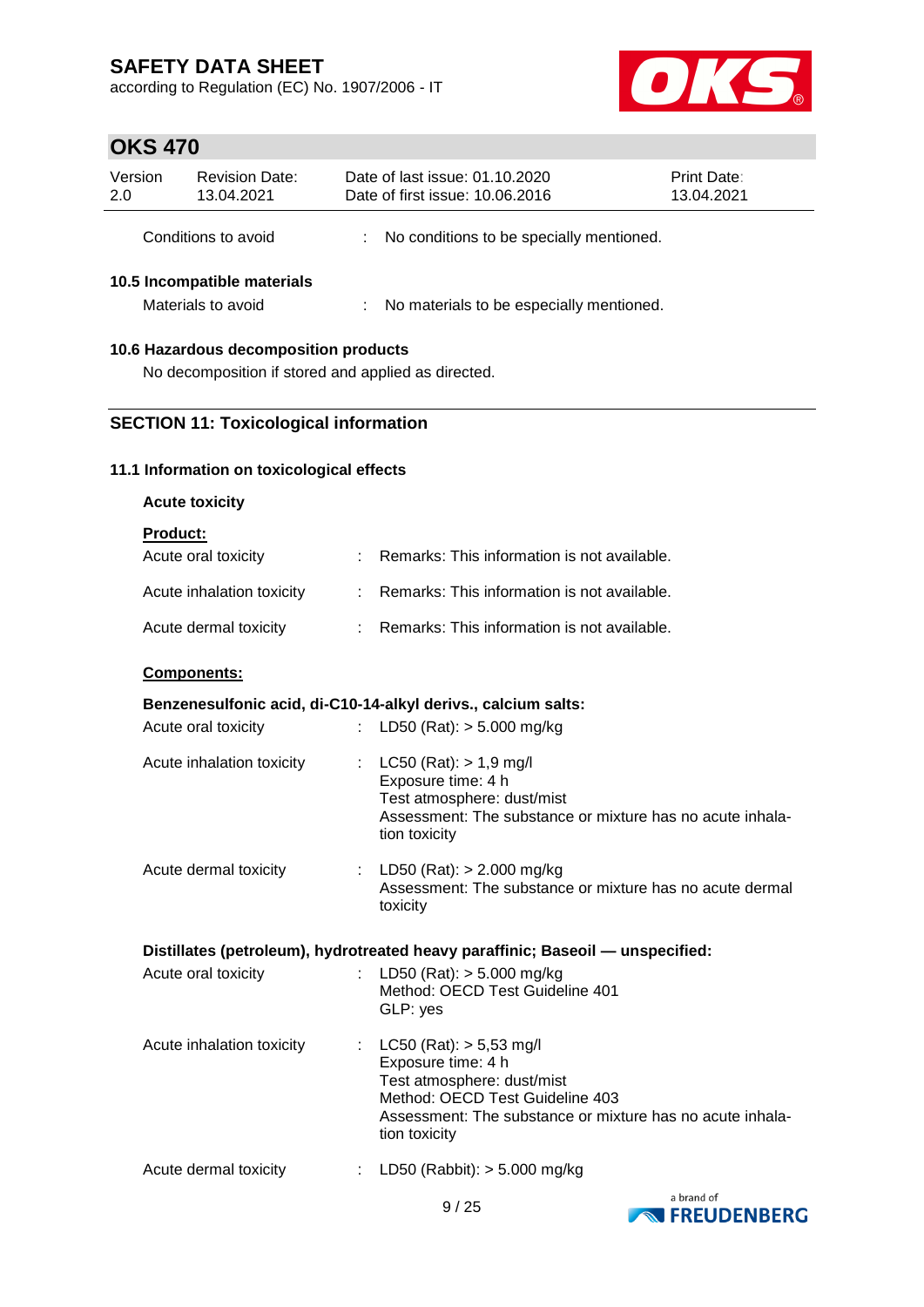according to Regulation (EC) No. 1907/2006 - IT



 $\overline{\phantom{0}}$ 

| <b>OKS 470</b>   |                                     |                                                                                                                                                                                                              |                                  |
|------------------|-------------------------------------|--------------------------------------------------------------------------------------------------------------------------------------------------------------------------------------------------------------|----------------------------------|
| Version<br>2.0   | <b>Revision Date:</b><br>13.04.2021 | Date of last issue: 01.10.2020<br>Date of first issue: 10.06.2016                                                                                                                                            | <b>Print Date:</b><br>13.04.2021 |
|                  |                                     | Method: OECD Test Guideline 402                                                                                                                                                                              |                                  |
|                  |                                     | Distillates (petroleum), hydrotreated heavy naphthenic; Baseoil - unspecified:                                                                                                                               |                                  |
|                  | Acute oral toxicity                 | LD50 (Rat): $> 5.000$ mg/kg<br>Method: OECD Test Guideline 401<br>GLP: yes                                                                                                                                   |                                  |
|                  | Acute inhalation toxicity           | : LC50 (Rat): $> 5,53$ mg/l<br>Exposure time: 4 h<br>Test atmosphere: dust/mist<br>Method: OECD Test Guideline 403<br>GLP: yes<br>Assessment: The substance or mixture has no acute inhala-<br>tion toxicity |                                  |
|                  | Acute dermal toxicity               | : LD50 (Rabbit): $> 5.000$ mg/kg<br>Method: OECD Test Guideline 402<br>GLP: yes                                                                                                                              |                                  |
|                  | lithium 12-hydroxystearate:         |                                                                                                                                                                                                              |                                  |
|                  | Acute oral toxicity                 | : LD50 (Rat): $>$ 5.000 mg/kg<br>Method: OECD Test Guideline 401                                                                                                                                             |                                  |
|                  | Acute dermal toxicity               | : LD50 (Rabbit): $> 3.000$ mg/kg<br>Assessment: The substance or mixture has no acute dermal<br>toxicity                                                                                                     |                                  |
|                  | diameter $\leq 10$ µm]:             | titanium dioxide; [in powder form containing 1 % or more of particles with aerodynamic                                                                                                                       |                                  |
|                  | Acute oral toxicity                 | : LD50 (Rat): $> 5.000$ mg/kg<br>Method: OECD Test Guideline 401<br>GLP: yes                                                                                                                                 |                                  |
|                  | Acute inhalation toxicity           | $(Rat):$ > 5,09 mg/l<br>Method: OECD Test Guideline 403<br>GLP: no                                                                                                                                           |                                  |
|                  | <b>Skin corrosion/irritation</b>    |                                                                                                                                                                                                              |                                  |
|                  | Product:                            |                                                                                                                                                                                                              |                                  |
|                  | <b>Remarks</b>                      | This information is not available.                                                                                                                                                                           |                                  |
|                  | Components:                         |                                                                                                                                                                                                              |                                  |
|                  |                                     | Benzenesulfonic acid, di-C10-14-alkyl derivs., calcium salts:                                                                                                                                                |                                  |
| Method<br>Result | Assessment                          | No skin irritation<br>OECD Test Guideline 404<br>No skin irritation                                                                                                                                          |                                  |

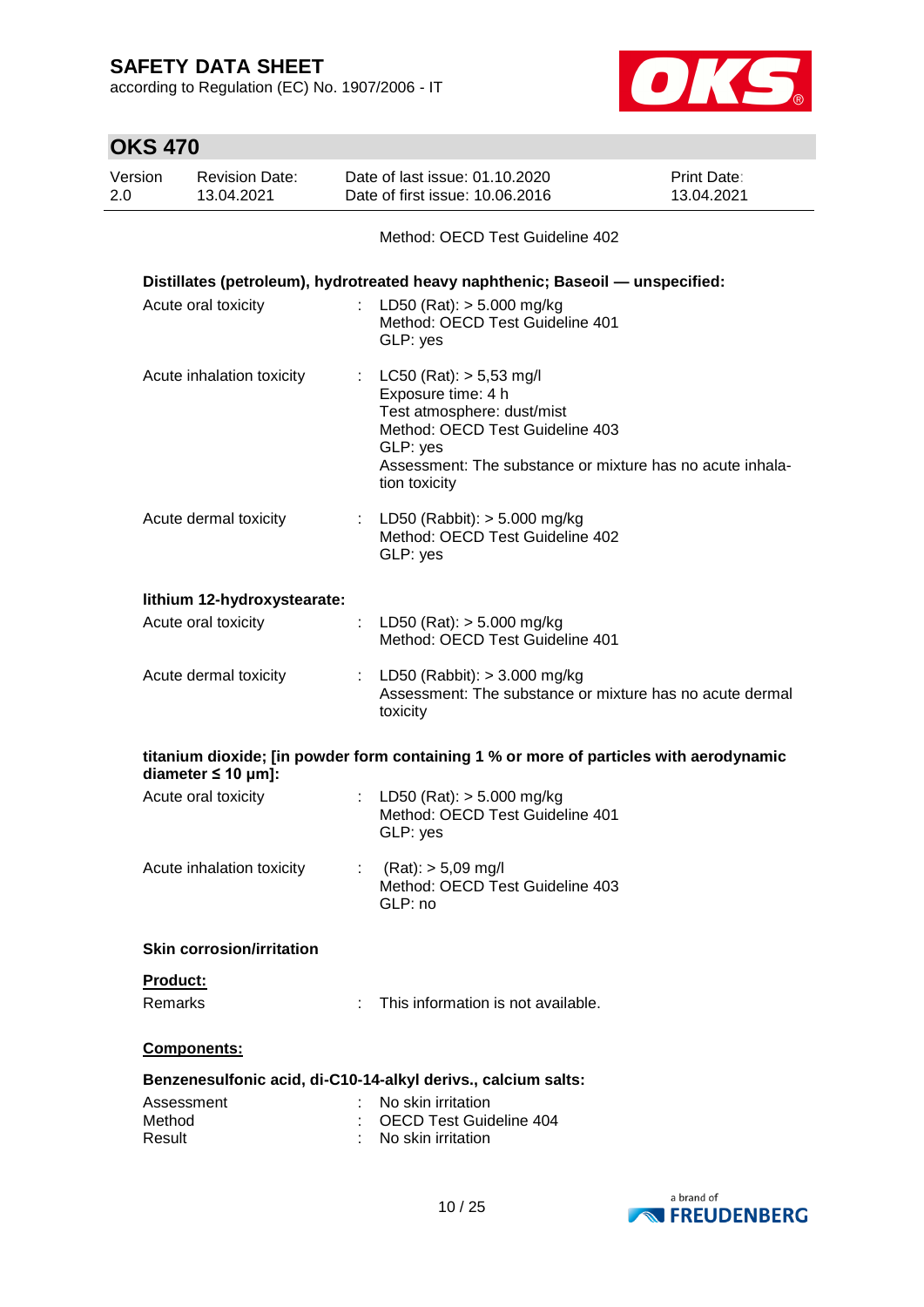according to Regulation (EC) No. 1907/2006 - IT



### **OKS 470**

| Version | <b>Revision Date:</b> | Date of last issue: 01.10.2020  | <b>Print Date:</b> |
|---------|-----------------------|---------------------------------|--------------------|
| 2.0     | 13.04.2021            | Date of first issue: 10.06.2016 | 13.04.2021         |

#### **Distillates (petroleum), hydrotreated heavy paraffinic; Baseoil — unspecified:**

| Species    | : Rabbit                  |
|------------|---------------------------|
| Assessment | : No skin irritation      |
| Method     | : OECD Test Guideline 404 |
| Result     | : No skin irritation      |
| GI P       | ves                       |

#### **Distillates (petroleum), hydrotreated heavy naphthenic; Baseoil — unspecified:**

| : Rabbit                  |
|---------------------------|
| : No skin irritation      |
| : OECD Test Guideline 404 |
| : No skin irritation      |
|                           |

#### **lithium 12-hydroxystearate:**

| Assessment | : No skin irritation      |
|------------|---------------------------|
| Method     | : OECD Test Guideline 439 |
| Result     | : No skin irritation      |

#### **titanium dioxide; [in powder form containing 1 % or more of particles with aerodynamic diameter ≤ 10 μm]:**

| <b>Species</b> | : Rabbit                        |
|----------------|---------------------------------|
| Assessment     | : No skin irritation            |
| Method         | : OECD Test Guideline 404       |
| Result         | $\therefore$ No skin irritation |
| GLP            | no                              |
|                |                                 |

#### **Serious eye damage/eye irritation**

#### **Product:**

Remarks : This information is not available.

#### **Components:**

#### **Benzenesulfonic acid, di-C10-14-alkyl derivs., calcium salts:**

| Assessment | : No eye irritation       |
|------------|---------------------------|
| Method     | : OECD Test Guideline 405 |
| Result     | : No skin irritation      |

#### **Distillates (petroleum), hydrotreated heavy paraffinic; Baseoil — unspecified:**

| <b>Species</b> | : Rabbit                  |
|----------------|---------------------------|
| Assessment     | : No eye irritation       |
| Method         | : OECD Test Guideline 405 |
| Result         | : No eye irritation       |
| GLP            | : yes                     |

#### **Distillates (petroleum), hydrotreated heavy naphthenic; Baseoil — unspecified:**

| <b>Species</b> | : Rabbit            |
|----------------|---------------------|
| Assessment     | : No eye irritation |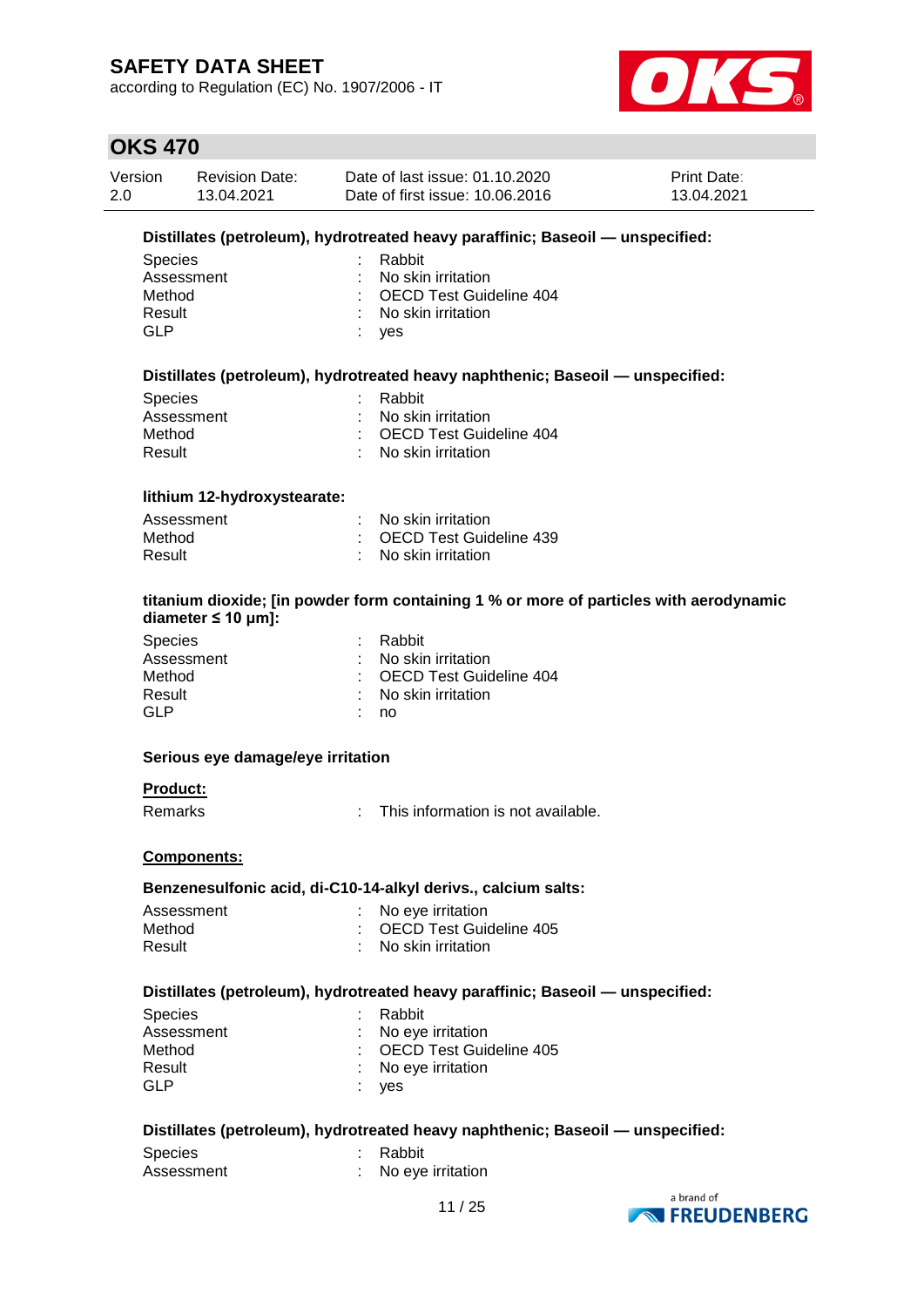according to Regulation (EC) No. 1907/2006 - IT



# **OKS 470**

| Version<br>2.0 |                                                  | <b>Revision Date:</b><br>13.04.2021      | Date of last issue: 01.10.2020<br>Date of first issue: 10.06.2016                      | <b>Print Date:</b><br>13.04.2021 |
|----------------|--------------------------------------------------|------------------------------------------|----------------------------------------------------------------------------------------|----------------------------------|
|                | Method<br>Result<br><b>GLP</b>                   |                                          | <b>OECD Test Guideline 405</b><br>No eye irritation<br>yes                             |                                  |
|                |                                                  | lithium 12-hydroxystearate:              |                                                                                        |                                  |
|                | Species<br>Assessment<br>Method<br>Result        |                                          | Rabbit<br>No eye irritation<br><b>OECD Test Guideline 405</b><br>No eye irritation     |                                  |
|                |                                                  | diameter $\leq 10$ µm]:                  | titanium dioxide; [in powder form containing 1 % or more of particles with aerodynamic |                                  |
|                | <b>Species</b><br>Assessment<br>Method<br>Result |                                          | Rabbit<br>No eye irritation<br><b>OECD Test Guideline 405</b><br>No eye irritation     |                                  |
|                |                                                  | <b>Respiratory or skin sensitisation</b> |                                                                                        |                                  |
|                | <b>Product:</b><br>Remarks                       |                                          | This information is not available.                                                     |                                  |
|                |                                                  | Components:                              |                                                                                        |                                  |
|                |                                                  |                                          | Benzenesulfonic acid, di-C10-14-alkyl derivs., calcium salts:                          |                                  |
|                | Assessment                                       |                                          | Probability or evidence of low to moderate skin sensitisation<br>rate in humans        |                                  |
|                | Result                                           |                                          | Probability or evidence of low to moderate skin sensitisation<br>rate in humans        |                                  |
|                |                                                  |                                          | Distillates (petroleum), hydrotreated heavy paraffinic; Baseoil - unspecified:         |                                  |
|                | Species                                          | <b>Example 2</b> Suinea pig              |                                                                                        |                                  |
|                | Assessment<br>Method                             |                                          | Does not cause skin sensitisation.<br><b>OECD Test Guideline 406</b>                   |                                  |
|                | Result                                           |                                          | Does not cause skin sensitisation.                                                     |                                  |
|                | <b>GLP</b>                                       |                                          | yes                                                                                    |                                  |
|                |                                                  |                                          | Distillates (petroleum), hydrotreated heavy naphthenic; Baseoil - unspecified:         |                                  |
|                | <b>Species</b>                                   |                                          | Guinea pig                                                                             |                                  |
|                | Assessment                                       |                                          | Does not cause skin sensitisation.                                                     |                                  |
|                | Method<br>Result                                 |                                          | <b>OECD Test Guideline 406</b><br>Does not cause skin sensitisation.                   |                                  |
|                |                                                  | lithium 12-hydroxystearate:              |                                                                                        |                                  |
|                |                                                  | <b>Exposure routes</b>                   | Dermal                                                                                 |                                  |
|                | Species                                          |                                          | Mouse                                                                                  |                                  |
|                | Method                                           |                                          | OECD Test Guideline 429                                                                |                                  |

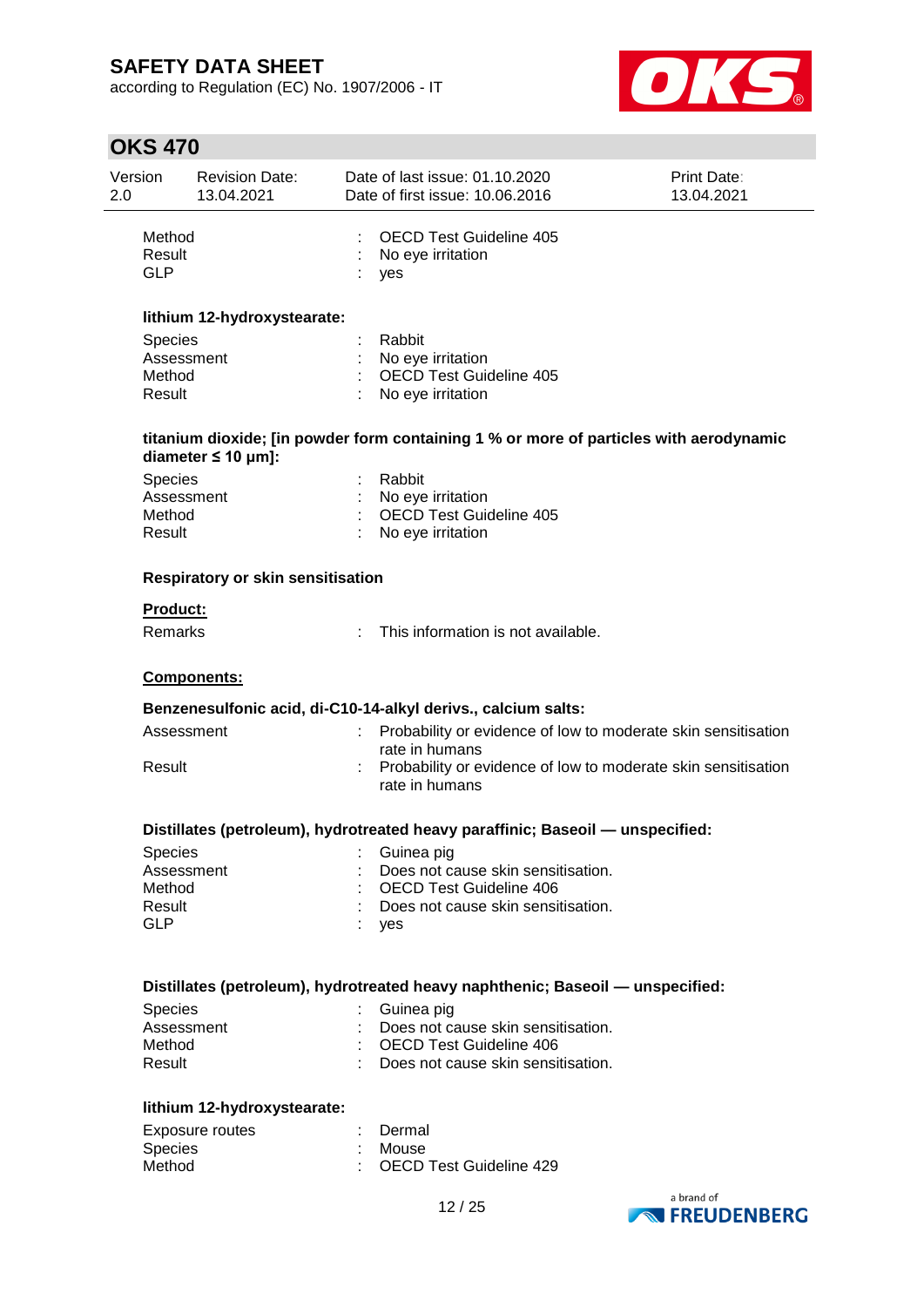according to Regulation (EC) No. 1907/2006 - IT



### **OKS 470** Version 2.0 Revision Date: 13.04.2021 Date of last issue: 01.10.2020 Date of first issue: 10.06.2016 Print Date: 13.04.2021 Result : negative **titanium dioxide; [in powder form containing 1 % or more of particles with aerodynamic diameter ≤ 10 μm]:** Species : Mouse Assessment : Does not cause skin sensitisation. Method : OECD Test Guideline 429 Result : Does not cause skin sensitisation. **Germ cell mutagenicity Product:** Genotoxicity in vitro : Remarks: No data available Genotoxicity in vivo : Remarks: No data available **Components: Benzenesulfonic acid, di-C10-14-alkyl derivs., calcium salts:** Genotoxicity in vitro : Test Type: Microbial mutagenesis assay (Ames test) Test system: Salmonella typhimurium Metabolic activation: with and without metabolic activation Method: OECD Test Guideline 471 Result: negative **Distillates (petroleum), hydrotreated heavy naphthenic; Baseoil — unspecified:** Genotoxicity in vitro : Test Type: In vitro mammalian cell gene mutation test Test system: Chinese hamster ovary cells Metabolic activation: with and without metabolic activation Method: OECD Test Guideline 473 Result: negative Genotoxicity in vivo : Test Type: Micronucleus test Species: Mouse Cell type: Bone marrow Application Route: Intraperitoneal injection Method: OECD Test Guideline 474 Result: negative Germ cell mutagenicity- Assessment : Tests on bacterial or mammalian cell cultures did not show mutagenic effects. **titanium dioxide; [in powder form containing 1 % or more of particles with aerodynamic diameter ≤ 10 μm]:** Germ cell mutagenicity- Assessment : Tests on bacterial or mammalian cell cultures did not show mutagenic effects.

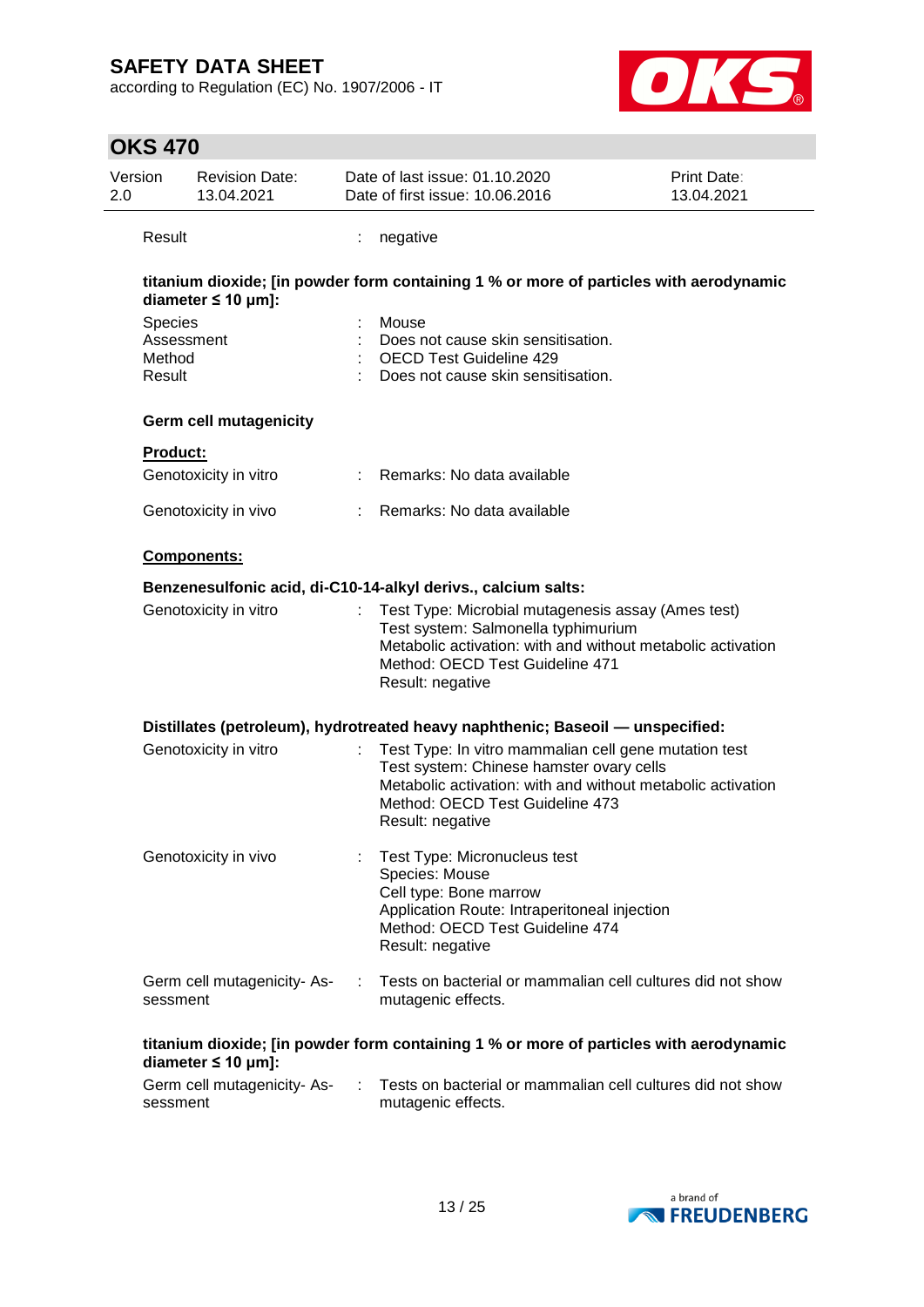according to Regulation (EC) No. 1907/2006 - IT



### **OKS 470**

| 2.0 | Version             | <b>Revision Date:</b><br>13.04.2021 |                             | Date of last issue: 01.10.2020<br>Date of first issue: 10.06.2016                                                                                                                                                                                                                                                                                                                                                    | <b>Print Date:</b><br>13.04.2021 |
|-----|---------------------|-------------------------------------|-----------------------------|----------------------------------------------------------------------------------------------------------------------------------------------------------------------------------------------------------------------------------------------------------------------------------------------------------------------------------------------------------------------------------------------------------------------|----------------------------------|
|     |                     | Carcinogenicity                     |                             |                                                                                                                                                                                                                                                                                                                                                                                                                      |                                  |
|     | Product:<br>Remarks |                                     | ÷                           | No data available                                                                                                                                                                                                                                                                                                                                                                                                    |                                  |
|     |                     | Components:                         |                             |                                                                                                                                                                                                                                                                                                                                                                                                                      |                                  |
|     |                     |                                     |                             | Distillates (petroleum), hydrotreated heavy paraffinic; Baseoil - unspecified:                                                                                                                                                                                                                                                                                                                                       |                                  |
|     | ment                | Carcinogenicity - Assess-           | $\mathcal{L}^{\mathcal{L}}$ | Not classifiable as a human carcinogen.                                                                                                                                                                                                                                                                                                                                                                              |                                  |
|     |                     |                                     |                             | Distillates (petroleum), hydrotreated heavy naphthenic; Baseoil - unspecified:                                                                                                                                                                                                                                                                                                                                       |                                  |
|     | ment                |                                     |                             | Carcinogenicity - Assess- : Not classifiable as a human carcinogen.                                                                                                                                                                                                                                                                                                                                                  |                                  |
|     |                     | diameter $\leq 10$ µm]:             |                             | titanium dioxide; [in powder form containing 1 % or more of particles with aerodynamic                                                                                                                                                                                                                                                                                                                               |                                  |
|     | ment                | Carcinogenicity - Assess-<br>:      |                             | No evidence of carcinogenicity in animal studies.                                                                                                                                                                                                                                                                                                                                                                    |                                  |
|     |                     | <b>Reproductive toxicity</b>        |                             |                                                                                                                                                                                                                                                                                                                                                                                                                      |                                  |
|     | Product:            | Effects on fertility                |                             | Remarks: No data available                                                                                                                                                                                                                                                                                                                                                                                           |                                  |
|     | ment                | Effects on foetal develop-          |                             | : Remarks: No data available                                                                                                                                                                                                                                                                                                                                                                                         |                                  |
|     |                     | Components:                         |                             |                                                                                                                                                                                                                                                                                                                                                                                                                      |                                  |
|     |                     |                                     |                             | Benzenesulfonic acid, di-C10-14-alkyl derivs., calcium salts:                                                                                                                                                                                                                                                                                                                                                        |                                  |
|     | sessment            |                                     |                             | Reproductive toxicity - As- : No toxicity to reproduction<br>No toxicity to reproduction                                                                                                                                                                                                                                                                                                                             |                                  |
|     |                     |                                     |                             | Distillates (petroleum), hydrotreated heavy paraffinic; Baseoil - unspecified:                                                                                                                                                                                                                                                                                                                                       |                                  |
|     | sessment            | Reproductive toxicity - As-         | $\mathbb{R}^n$              | No toxicity to reproduction                                                                                                                                                                                                                                                                                                                                                                                          |                                  |
|     |                     |                                     |                             | Distillates (petroleum), hydrotreated heavy naphthenic; Baseoil - unspecified:                                                                                                                                                                                                                                                                                                                                       |                                  |
|     | ment                | Effects on foetal develop-          | ÷.                          | Species: Rat<br><b>Application Route: Dermal</b><br>General Toxicity Maternal: LOAEL: 125 mg/kg body weight<br>Teratogenicity: NOAEL: >= 2.000 mg/kg body weight<br>Developmental Toxicity: NOAEL: >= 2.000 mg/kg body weight<br>Embryo-foetal toxicity: NOAEL: >= 2.000 mg/kg body weight<br>Method: OECD Test Guideline 414<br>Result: No effects on fertility and early embryonic develop-<br>ment were detected. |                                  |

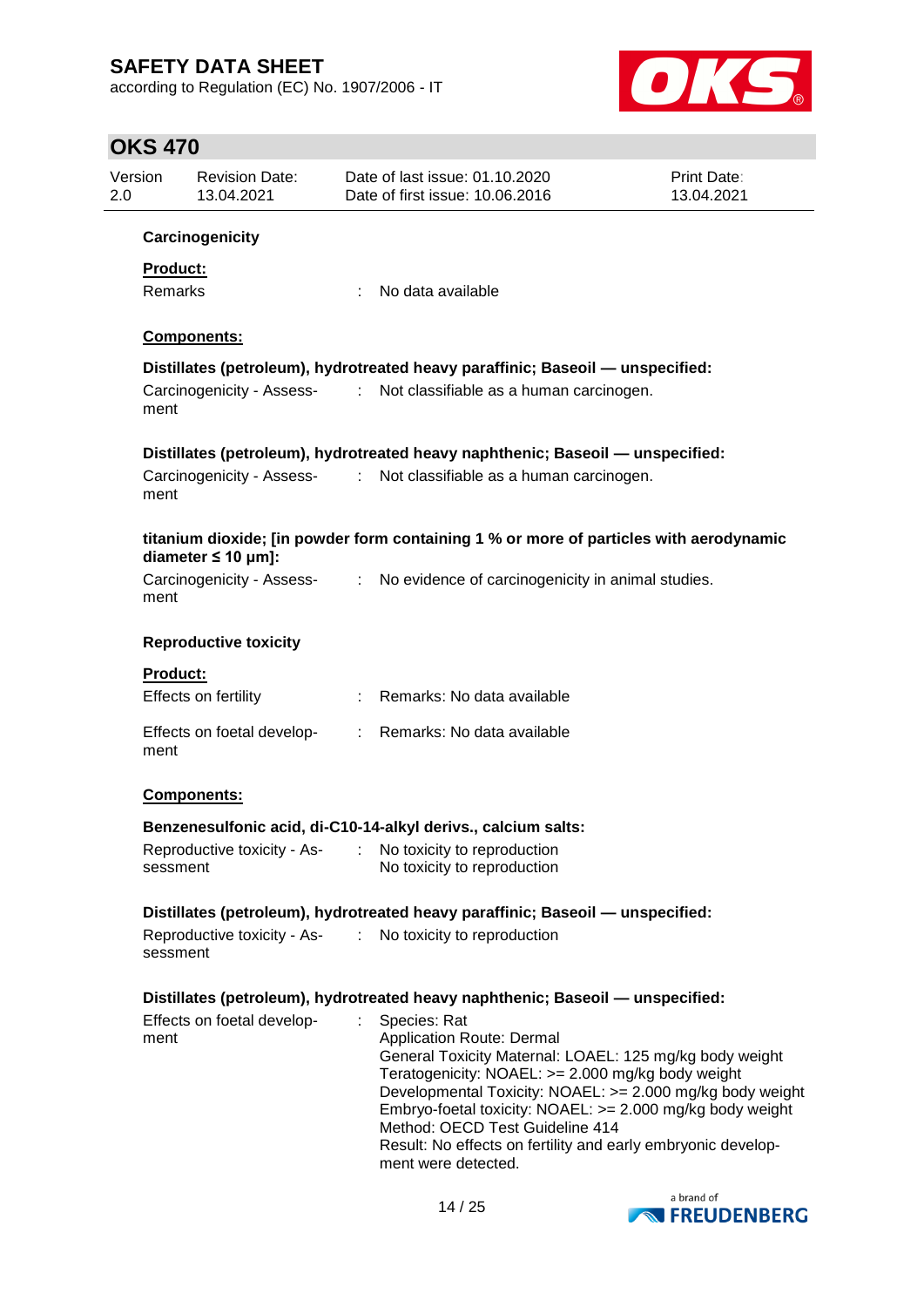according to Regulation (EC) No. 1907/2006 - IT



# **OKS 470**

| Version<br>2.0 | <b>Revision Date:</b><br>13.04.2021                                            | Date of last issue: 01.10.2020<br>Date of first issue: 10.06.2016 |                                    | <b>Print Date:</b><br>13.04.2021                                                       |
|----------------|--------------------------------------------------------------------------------|-------------------------------------------------------------------|------------------------------------|----------------------------------------------------------------------------------------|
|                | Reproductive toxicity - As-<br>sessment                                        | : No toxicity to reproduction<br>No toxicity to reproduction      |                                    |                                                                                        |
|                | diameter $\leq 10$ µm]:                                                        |                                                                   |                                    | titanium dioxide; [in powder form containing 1 % or more of particles with aerodynamic |
|                | Reproductive toxicity - As-<br>sessment                                        | : No toxicity to reproduction                                     | No effects on or via lactation     |                                                                                        |
|                | <b>STOT - single exposure</b>                                                  |                                                                   |                                    |                                                                                        |
|                | Components:                                                                    |                                                                   |                                    |                                                                                        |
|                | Distillates (petroleum), hydrotreated heavy naphthenic; Baseoil - unspecified: |                                                                   |                                    |                                                                                        |
|                | Assessment                                                                     |                                                                   | organ toxicant, single exposure.   | : The substance or mixture is not classified as specific target                        |
|                | diameter $\leq 10$ µm]:                                                        |                                                                   |                                    | titanium dioxide; [in powder form containing 1 % or more of particles with aerodynamic |
|                | Assessment                                                                     |                                                                   | organ toxicant, single exposure.   | : The substance or mixture is not classified as specific target                        |
|                | <b>STOT - repeated exposure</b>                                                |                                                                   |                                    |                                                                                        |
|                | <b>Components:</b>                                                             |                                                                   |                                    |                                                                                        |
|                | Distillates (petroleum), hydrotreated heavy naphthenic; Baseoil — unspecified: |                                                                   |                                    |                                                                                        |
|                | Assessment                                                                     |                                                                   | organ toxicant, repeated exposure. | The substance or mixture is not classified as specific target                          |
|                | diameter $\leq 10$ µm]:                                                        |                                                                   |                                    | titanium dioxide; [in powder form containing 1 % or more of particles with aerodynamic |
|                | Assessment                                                                     |                                                                   | organ toxicant, repeated exposure. | The substance or mixture is not classified as specific target                          |
|                | <b>Repeated dose toxicity</b>                                                  |                                                                   |                                    |                                                                                        |
|                | Product:<br>Remarks                                                            |                                                                   | This information is not available. |                                                                                        |
|                | <b>Aspiration toxicity</b>                                                     |                                                                   |                                    |                                                                                        |
|                | Product:<br>This information is not available.                                 |                                                                   |                                    |                                                                                        |
|                |                                                                                |                                                                   |                                    |                                                                                        |

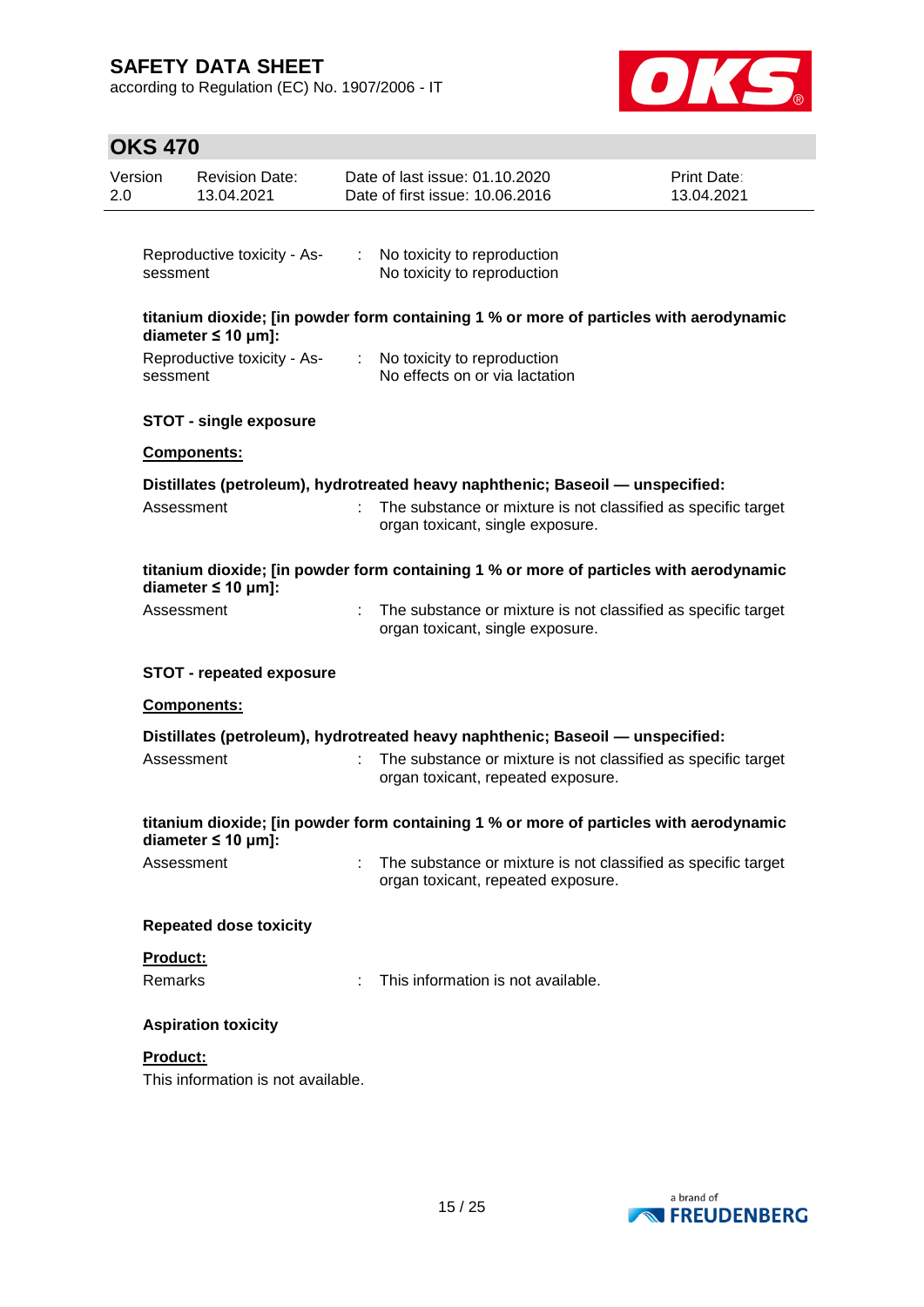according to Regulation (EC) No. 1907/2006 - IT



### **OKS 470**

| Version | <b>Revision Date:</b> | Date of last issue: 01.10.2020  | Print Date: |
|---------|-----------------------|---------------------------------|-------------|
| 2.0     | 13.04.2021            | Date of first issue: 10.06.2016 | 13.04.2021  |

#### **Components:**

**Distillates (petroleum), hydrotreated heavy paraffinic; Baseoil — unspecified:** No aspiration toxicity classification

**Distillates (petroleum), hydrotreated heavy naphthenic; Baseoil — unspecified:** No aspiration toxicity classification

#### **titanium dioxide; [in powder form containing 1 % or more of particles with aerodynamic diameter ≤ 10 μm]:**

No aspiration toxicity classification

#### **Further information**

#### **Product:**

Remarks : Information given is based on data on the components and the toxicology of similar products.

### **SECTION 12: Ecological information**

#### **12.1 Toxicity**

| <b>Product:</b>                                                                     |                                                                                                                                    |
|-------------------------------------------------------------------------------------|------------------------------------------------------------------------------------------------------------------------------------|
| Toxicity to fish                                                                    | Remarks: No data available                                                                                                         |
| Toxicity to daphnia and other : Remarks: No data available<br>aquatic invertebrates |                                                                                                                                    |
| Toxicity to algae/aquatic<br>plants                                                 | : Remarks: No data available                                                                                                       |
| Toxicity to microorganisms                                                          | Remarks: No data available                                                                                                         |
| Components:                                                                         |                                                                                                                                    |
|                                                                                     | Benzenesulfonic acid, di-C10-14-alkyl derivs., calcium salts:                                                                      |
| Toxicity to fish                                                                    | LC50 (Oncorhynchus mykiss (rainbow trout)): $> 100$ mg/l<br>Exposure time: 96 h<br>Method: OECD Test Guideline 203                 |
| aquatic invertebrates                                                               | Toxicity to daphnia and other : (Daphnia magna (Water flea)): > 100 mg/l<br>Exposure time: 48 h<br>Method: OECD Test Guideline 202 |
| Toxicity to algae/aquatic<br>plants                                                 | NOELR (Desmodesmus subspicatus (green algae)): 100 mg/l<br>Exposure time: 72 h<br>Method: OECD Test Guideline 201                  |



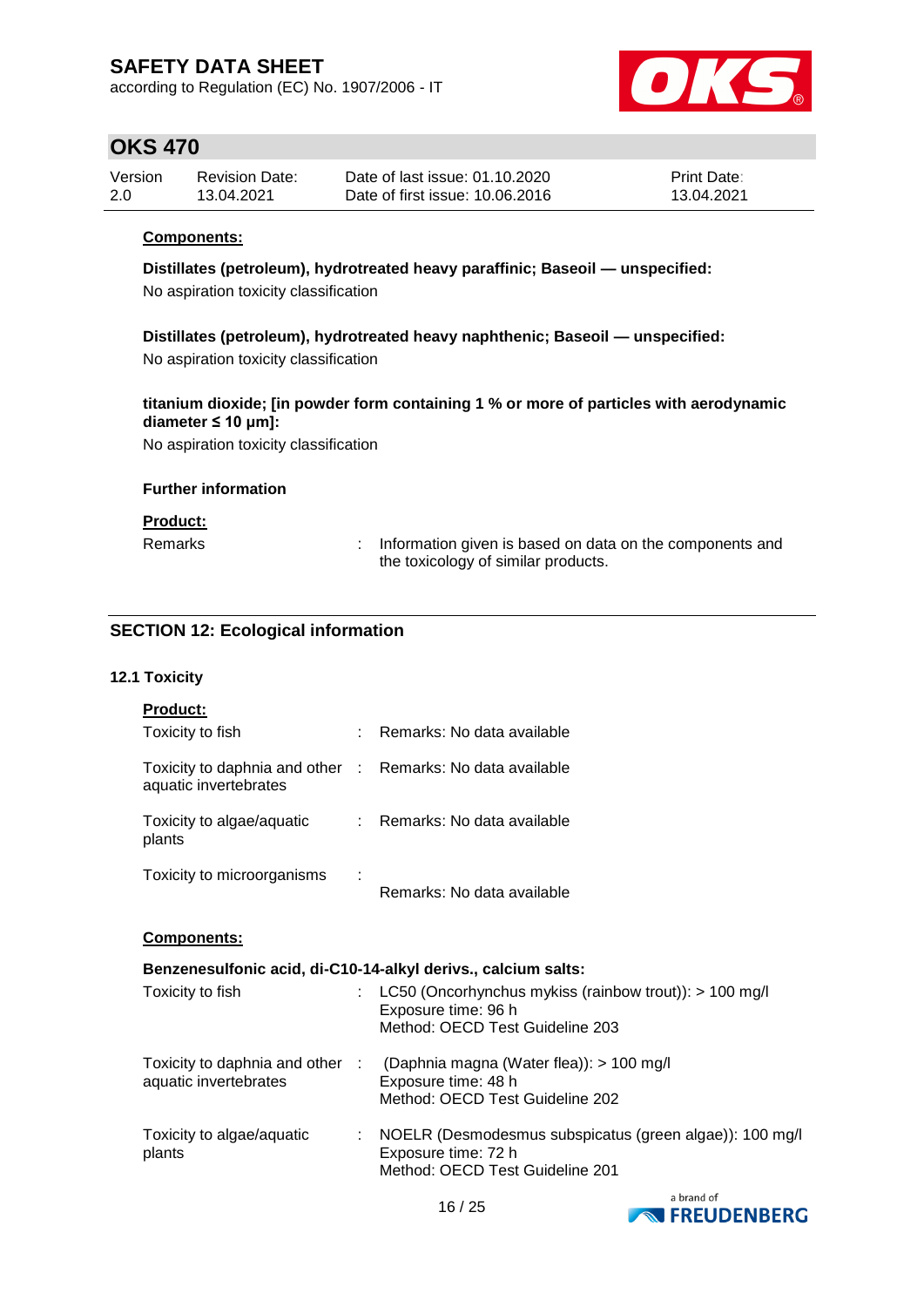according to Regulation (EC) No. 1907/2006 - IT



| <b>OKS 470</b> |              |                                                                  |   |                                                                                                                                                           |                           |
|----------------|--------------|------------------------------------------------------------------|---|-----------------------------------------------------------------------------------------------------------------------------------------------------------|---------------------------|
| Version<br>2.0 |              | <b>Revision Date:</b><br>13.04.2021                              |   | Date of last issue: 01.10.2020<br>Date of first issue: 10.06.2016                                                                                         | Print Date:<br>13.04.2021 |
|                |              |                                                                  |   | EL50 (Desmodesmus subspicatus (green algae)): > 100 mg/l<br>Exposure time: 72 h<br>Method: OECD Test Guideline 201                                        |                           |
|                |              | Toxicity to microorganisms                                       |   | EC50 (activated sludge): > 10.000 mg/l<br>Exposure time: 3 h<br>Method: OECD Test Guideline 209                                                           |                           |
|                |              |                                                                  |   | Distillates (petroleum), hydrotreated heavy paraffinic; Baseoil - unspecified:                                                                            |                           |
|                |              | Toxicity to fish                                                 |   | : LC50 (Pimephales promelas (fathead minnow)): > 100 mg/l<br>Exposure time: 96 h<br>Test Type: static test<br>Method: OECD Test Guideline 203<br>GLP: yes |                           |
|                |              | Toxicity to daphnia and other :<br>aquatic invertebrates         |   | EC50 (Daphnia magna (Water flea)): > 10.000 mg/l<br>Exposure time: 48 h<br>Test Type: Immobilization<br>Method: OECD Test Guideline 202<br>GLP: yes       |                           |
|                | ic toxicity) | Toxicity to daphnia and other :<br>aquatic invertebrates (Chron- |   | NOEC: 10 mg/l<br>Exposure time: 21 d<br>Species: Daphnia magna (Water flea)<br>Test Type: semi-static test<br>Method: OECD Test Guideline 211<br>GLP: yes |                           |
|                |              |                                                                  |   | Distillates (petroleum), hydrotreated heavy naphthenic; Baseoil - unspecified:                                                                            |                           |
|                |              | Toxicity to fish                                                 |   | LC50 (Pimephales promelas (fathead minnow)): > 100 mg/l<br>Exposure time: 96 h<br>Test Type: static test<br>Method: OECD Test Guideline 203<br>GLP: yes   |                           |
|                |              | Toxicity to daphnia and other :<br>aquatic invertebrates         |   | EC50 (Daphnia magna (Water flea)): > 10.000 mg/l<br>Exposure time: 48 h<br>Test Type: static test<br>Method: OECD Test Guideline 202                      |                           |
|                | plants       | Toxicity to algae/aquatic                                        |   | LC50 (Pseudokirchneriella subcapitata (green algae)): > 100<br>mg/l<br>Exposure time: 72 h<br>Method: OECD Test Guideline 201                             |                           |
| icity)         |              | Toxicity to fish (Chronic tox-                                   | ÷ | NOELR: >= 1.000 mg/l<br>Exposure time: 28 d<br>Species: Oncorhynchus mykiss (rainbow trout)<br>Remarks: The value is calculated                           |                           |

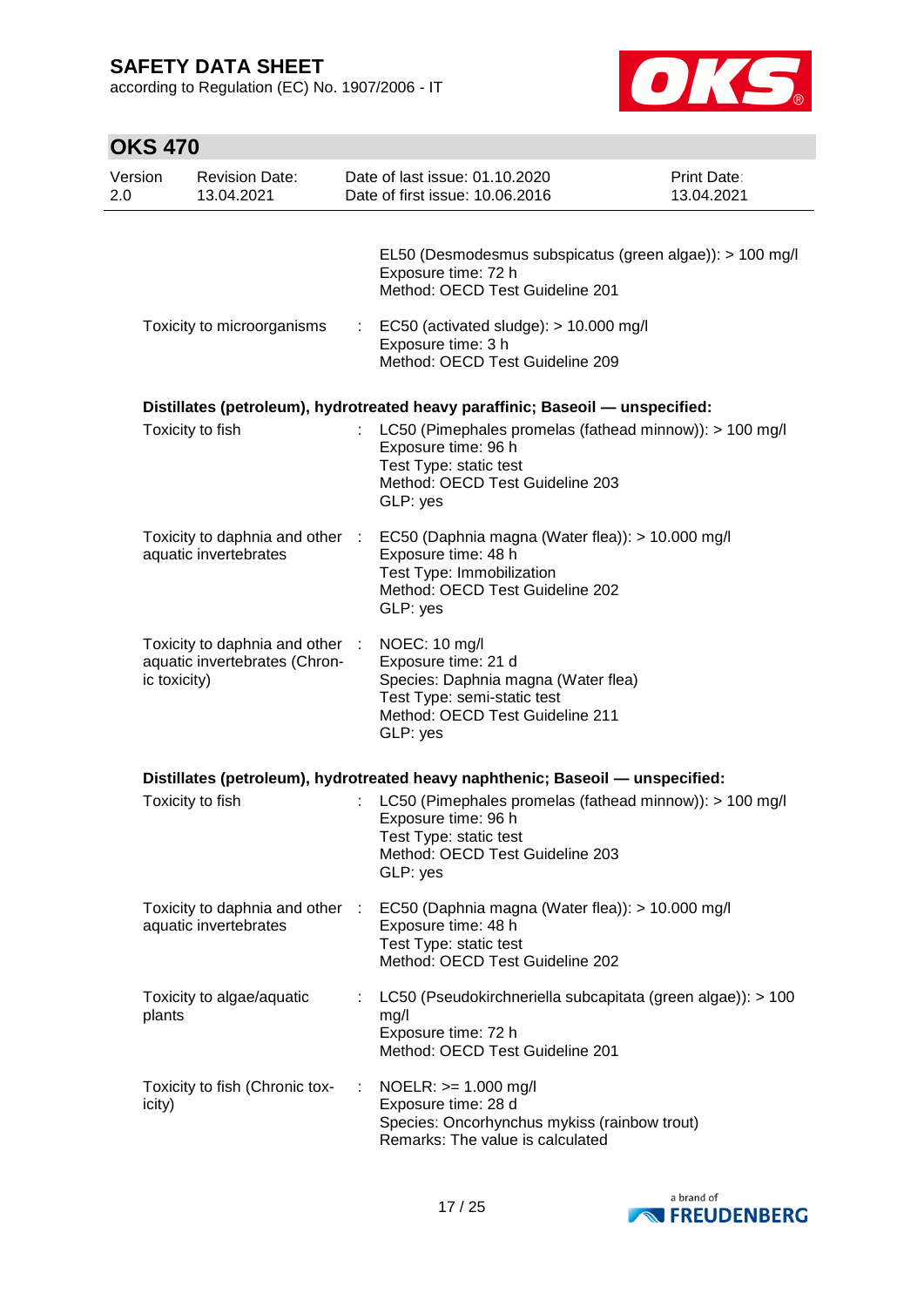according to Regulation (EC) No. 1907/2006 - IT



# **OKS 470**

| Version<br>2.0 |                  | <b>Revision Date:</b><br>13.04.2021                              | Date of last issue: 01.10.2020<br>Date of first issue: 10.06.2016                                                                                                 | <b>Print Date:</b><br>13.04.2021 |
|----------------|------------------|------------------------------------------------------------------|-------------------------------------------------------------------------------------------------------------------------------------------------------------------|----------------------------------|
|                | ic toxicity)     | Toxicity to daphnia and other :<br>aquatic invertebrates (Chron- | NOELR: 10 mg/l<br>Exposure time: 21 d<br>Species: Daphnia magna (Water flea)<br><b>Test Type: Reproduction Test</b><br>Method: OECD Test Guideline 211            |                                  |
|                |                  | lithium 12-hydroxystearate:                                      |                                                                                                                                                                   |                                  |
|                |                  | Toxicity to fish                                                 | : LC50 (Oncorhynchus mykiss (rainbow trout)): $> 100$ mg/l<br>Exposure time: 96 h<br>Test Type: semi-static test<br>Method: OECD Test Guideline 203<br>GLP: yes   |                                  |
|                |                  | aquatic invertebrates                                            | Toxicity to daphnia and other : EC50 (Daphnia magna (Water flea)): > 100 mg/l<br>Exposure time: 48 h                                                              |                                  |
|                | plants           | Toxicity to algae/aquatic                                        | EC50 (Pseudokirchneriella subcapitata (green algae)): > 160<br>mg/l<br>Exposure time: 72 h<br>Method: OECD Test Guideline 201                                     |                                  |
|                |                  |                                                                  | NOEC (Pseudokirchneriella subcapitata (green algae)): 160<br>mg/l<br>Exposure time: 72 h<br>Method: OECD Test Guideline 201                                       |                                  |
|                |                  | diameter $\leq 10$ µm]:                                          | titanium dioxide; [in powder form containing 1 % or more of particles with aerodynamic                                                                            |                                  |
|                | Toxicity to fish |                                                                  | LC50 (Oncorhynchus mykiss (rainbow trout)): > 100 mg/l<br>Exposure time: 96 h<br>Test Type: static test<br>Method: OECD Test Guideline 203                        |                                  |
|                |                  | aquatic invertebrates                                            | Toxicity to daphnia and other : LC50 (Daphnia magna (Water flea)): > 100 mg/l<br>Exposure time: 48 h<br>Test Type: static test<br>Method: OECD Test Guideline 202 |                                  |
|                |                  | 12.2 Persistence and degradability                               |                                                                                                                                                                   |                                  |

#### **Product:**

| Biodegradability                                                | : Remarks: No data available |
|-----------------------------------------------------------------|------------------------------|
| Physico-chemical removabil- : Remarks: No data available<br>ity |                              |

#### **Components:**

|                         | Benzenesulfonic acid, di-C10-14-alkyl derivs., calcium salts: |
|-------------------------|---------------------------------------------------------------|
| <b>Biodegradability</b> | Result: Not readily biodegradable.                            |

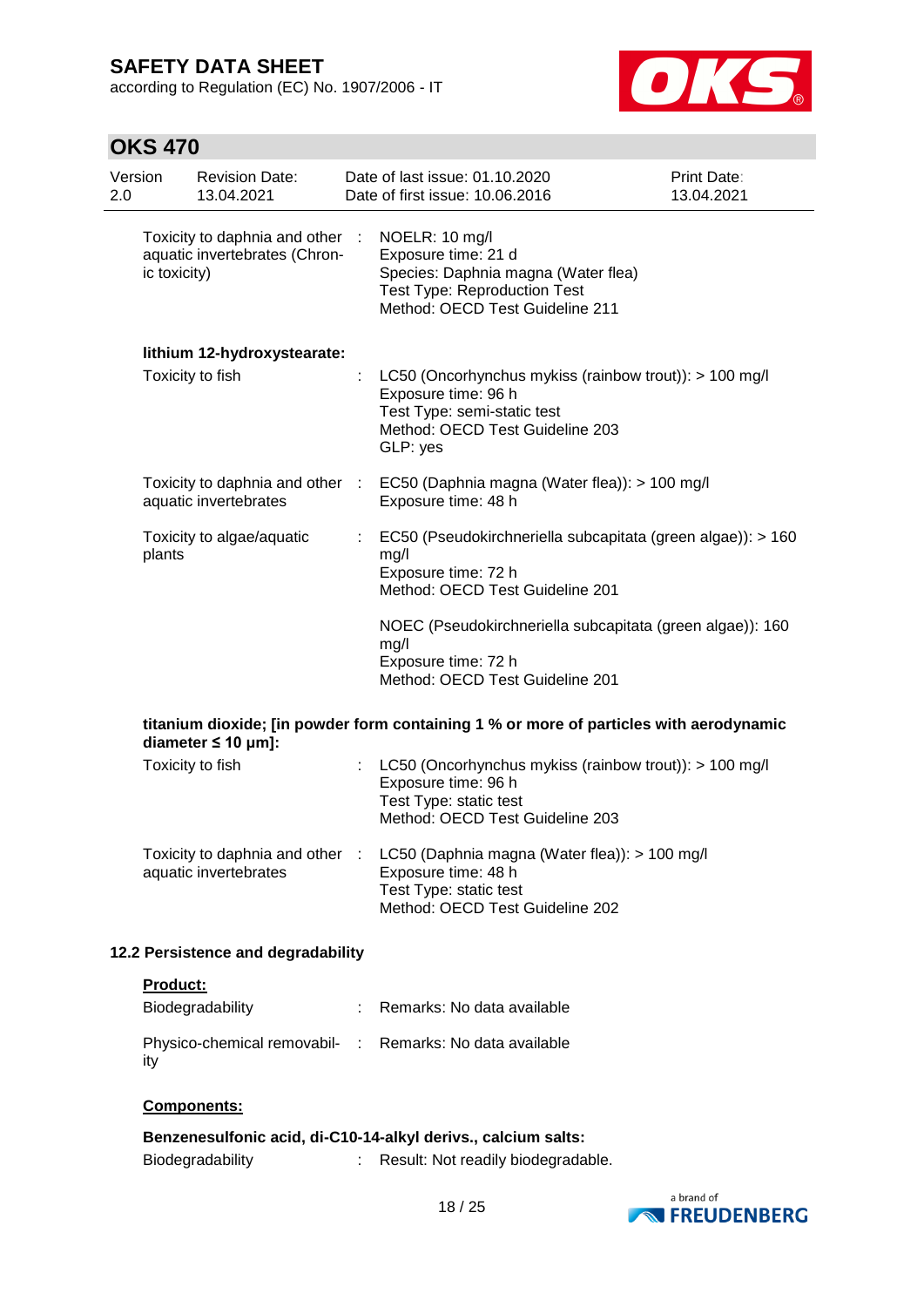according to Regulation (EC) No. 1907/2006 - IT



|                | <b>OKS 470</b>  |                                     |                |                                                                                                                                                                                                                         |                                  |
|----------------|-----------------|-------------------------------------|----------------|-------------------------------------------------------------------------------------------------------------------------------------------------------------------------------------------------------------------------|----------------------------------|
| Version<br>2.0 |                 | <b>Revision Date:</b><br>13.04.2021 |                | Date of last issue: 01.10.2020<br>Date of first issue: 10.06.2016                                                                                                                                                       | <b>Print Date:</b><br>13.04.2021 |
|                |                 |                                     |                | Biodegradation: 8 %<br>Exposure time: 28 d<br>Method: OECD Test Guideline 301D                                                                                                                                          |                                  |
|                |                 |                                     |                | Distillates (petroleum), hydrotreated heavy paraffinic; Baseoil - unspecified:                                                                                                                                          |                                  |
|                |                 | Biodegradability                    |                | Test Type: aerobic<br>Inoculum: activated sludge<br>Result: Not rapidly biodegradable<br>Biodegradation: 3 %<br>Exposure time: 28 d<br>Method: OECD Test Guideline 301B<br>GLP: yes                                     |                                  |
|                |                 |                                     |                | Distillates (petroleum), hydrotreated heavy naphthenic; Baseoil - unspecified:                                                                                                                                          |                                  |
|                |                 | Biodegradability                    |                | Test Type: aerobic<br>Inoculum: activated sludge<br>Result: Not rapidly biodegradable<br>Biodegradation: 3 %<br>Exposure time: 28 d<br>Method: OECD Test Guideline 301B<br>GLP: yes                                     |                                  |
|                |                 | lithium 12-hydroxystearate:         |                |                                                                                                                                                                                                                         |                                  |
|                |                 | Biodegradability                    |                | Test Type: Primary biodegradation<br>Inoculum: activated sludge<br>Result: rapidly biodegradable<br>Biodegradation: 74,7 %<br>Exposure time: 28 d<br>Method: OECD Test Guideline 301C                                   |                                  |
|                |                 | 12.3 Bioaccumulative potential      |                |                                                                                                                                                                                                                         |                                  |
|                | <b>Product:</b> |                                     |                |                                                                                                                                                                                                                         |                                  |
|                |                 | <b>Bioaccumulation</b>              |                | Remarks: This mixture contains no substance considered to<br>be persistent, bioaccumulating and toxic (PBT).<br>This mixture contains no substance considered to be very<br>persistent and very bioaccumulating (vPvB). |                                  |
|                |                 | Components:                         |                |                                                                                                                                                                                                                         |                                  |
|                |                 |                                     |                | Benzenesulfonic acid, di-C10-14-alkyl derivs., calcium salts:                                                                                                                                                           |                                  |
|                |                 | <b>Bioaccumulation</b>              | ÷.             | Bioconcentration factor (BCF): 70,8                                                                                                                                                                                     |                                  |
|                | octanol/water   | Partition coefficient: n-           | $\mathbb{R}^n$ | log Pow: 26,22 (20 °C)                                                                                                                                                                                                  |                                  |
|                | octanol/water   | Partition coefficient: n-           | ÷              | Distillates (petroleum), hydrotreated heavy paraffinic; Baseoil - unspecified:<br>log Pow: > 2                                                                                                                          |                                  |

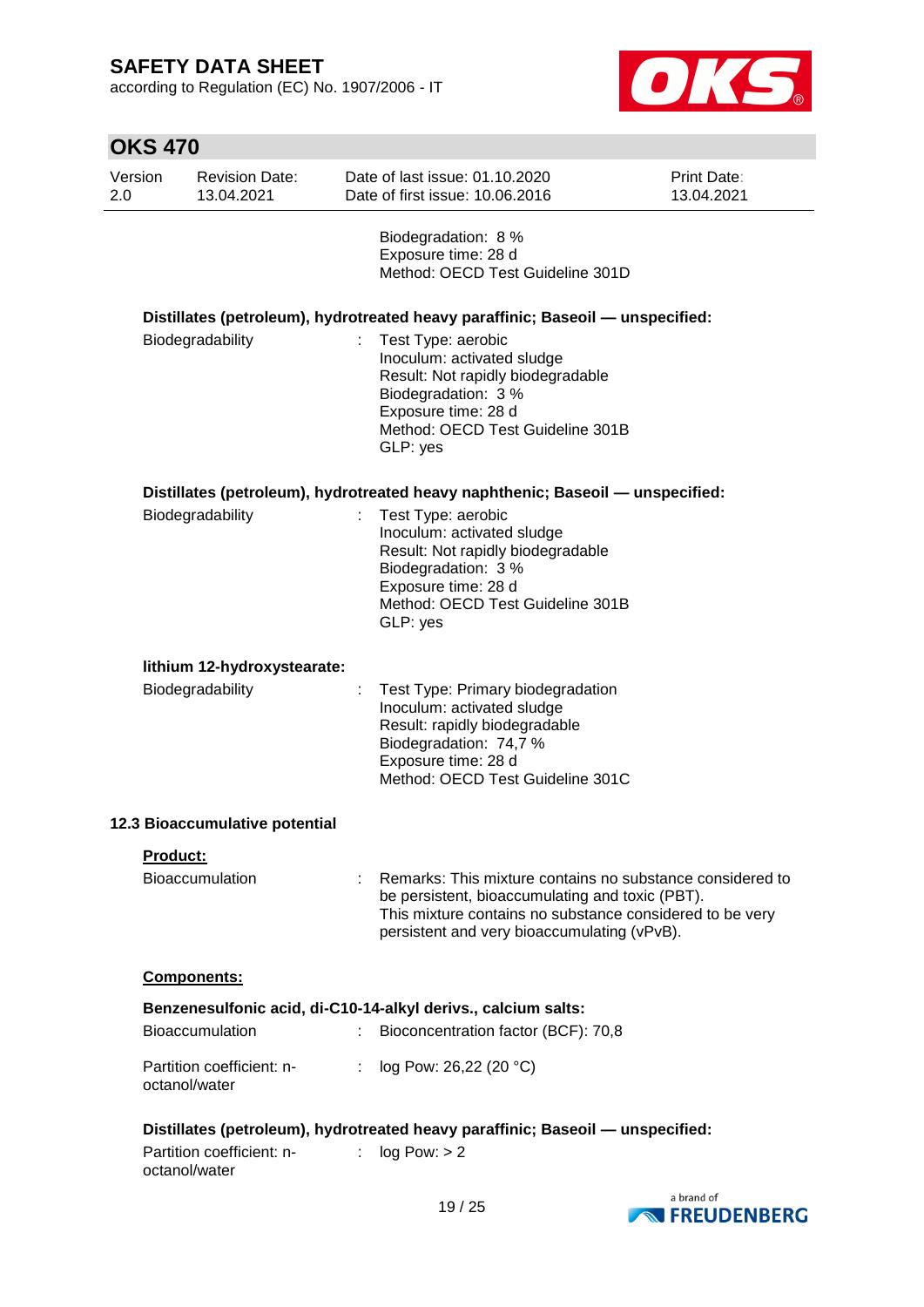according to Regulation (EC) No. 1907/2006 - IT



# **OKS 470**

| Version | <b>Revision Date:</b> | Date of last issue: 01.10.2020  | <b>Print Date:</b> |
|---------|-----------------------|---------------------------------|--------------------|
| 2.0     | 13.04.2021            | Date of first issue: 10.06.2016 | 13.04.2021         |

### **lithium 12-hydroxystearate:**

| Partition coefficient: n- | log Pow: 2,6 |
|---------------------------|--------------|
| octanol/water             |              |

### **12.4 Mobility in soil**

### **Product:**

| <b>Mobility</b>                                                                 | Remarks: No data available |
|---------------------------------------------------------------------------------|----------------------------|
| Distribution among environ- : Remarks: No data available<br>mental compartments |                            |

#### **12.5 Results of PBT and vPvB assessment**

#### **Product:**

| Assessment | : This substance/mixture contains no components considered<br>to be either persistent, bioaccumulative and toxic (PBT), or<br>very persistent and very bioaccumulative (vPvB) at levels of<br>$0.1\%$ or higher |
|------------|-----------------------------------------------------------------------------------------------------------------------------------------------------------------------------------------------------------------|
|            |                                                                                                                                                                                                                 |

#### **Components:**

| Distillates (petroleum), hydrotreated heavy paraffinic; Baseoil — unspecified:                                    |   |                                                                                                                                                                                                                                                                             |  |  |  |
|-------------------------------------------------------------------------------------------------------------------|---|-----------------------------------------------------------------------------------------------------------------------------------------------------------------------------------------------------------------------------------------------------------------------------|--|--|--|
| Assessment                                                                                                        |   | Non-classified vPvB substance. Non-classified PBT sub-<br>stance.                                                                                                                                                                                                           |  |  |  |
| Distillates (petroleum), hydrotreated heavy naphthenic; Baseoil - unspecified:                                    |   |                                                                                                                                                                                                                                                                             |  |  |  |
| Assessment                                                                                                        |   | : Non-classified PBT substance. Non-classified vPvB sub-<br>stance.                                                                                                                                                                                                         |  |  |  |
| titanium dioxide; [in powder form containing 1 % or more of particles with aerodynamic<br>diameter $\leq 10$ µm]: |   |                                                                                                                                                                                                                                                                             |  |  |  |
| Assessment                                                                                                        |   | : Non-classified vPvB substance. Non-classified PBT sub-<br>stance.                                                                                                                                                                                                         |  |  |  |
| 12.6 Other adverse effects                                                                                        |   |                                                                                                                                                                                                                                                                             |  |  |  |
| <b>Product:</b>                                                                                                   |   |                                                                                                                                                                                                                                                                             |  |  |  |
| Endocrine disrupting poten-<br>tial                                                                               |   | : The substance/mixture does not contain components consid-<br>ered to have endocrine disrupting properties according to<br>REACH Article 57(f) or Commission Delegated regulation<br>(EU) 2017/2100 or Commission Regulation (EU) 2018/605 at<br>levels of 0.1% or higher. |  |  |  |
| Additional ecological infor-<br>mation                                                                            | ÷ | No information on ecology is available.                                                                                                                                                                                                                                     |  |  |  |

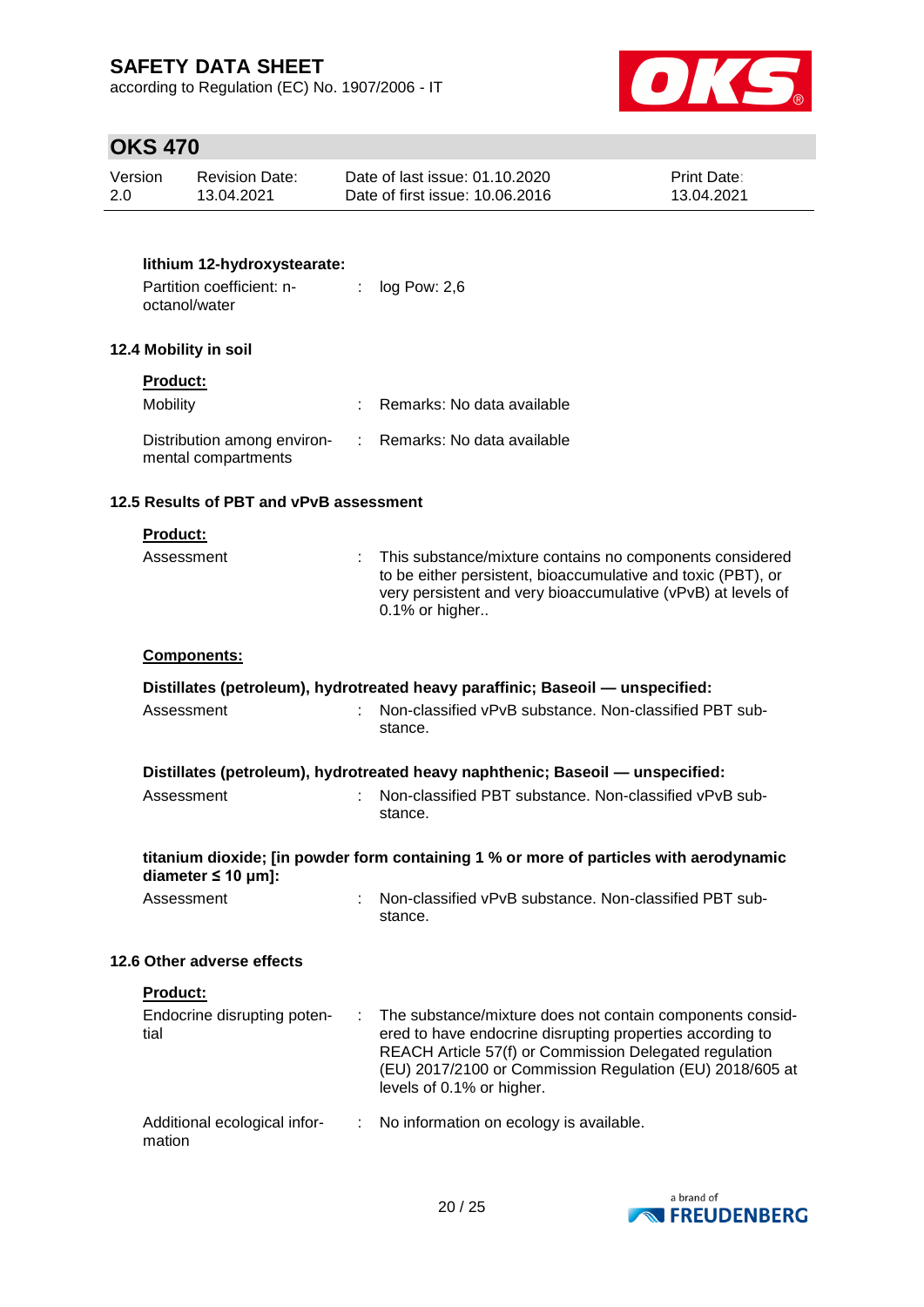according to Regulation (EC) No. 1907/2006 - IT



# **OKS 470**

| Version | <b>Revision Date:</b> | Date of last issue: 01.10.2020  | <b>Print Date:</b> |
|---------|-----------------------|---------------------------------|--------------------|
| 2.0     | 13.04.2021            | Date of first issue: 10.06.2016 | 13.04.2021         |

### **SECTION 13: Disposal considerations**

| 13.1 Waste treatment methods |   |                                                                                                                                                                        |
|------------------------------|---|------------------------------------------------------------------------------------------------------------------------------------------------------------------------|
| Product                      | ÷ | The product should not be allowed to enter drains, water<br>courses or the soil.                                                                                       |
|                              |   | Waste codes should be assigned by the user based on the<br>application for which the product was used.                                                                 |
| Contaminated packaging       | t | Packaging that is not properly emptied must be disposed of as<br>the unused product.<br>Dispose of waste product or used containers according to<br>local regulations. |
|                              |   | The following Waste Codes are only suggestions:                                                                                                                        |
| Waste Code                   |   | used product, unused product<br>12 01 12*, spent waxes and fats                                                                                                        |
|                              |   | uncleaned packagings<br>15 01 10, packaging containing residues of or contaminated<br>by hazardous substances                                                          |

### **SECTION 14: Transport information**

### **14.1 UN number**

| <b>ADN</b>                      | Not regulated as a dangerous good |  |
|---------------------------------|-----------------------------------|--|
| <b>ADR</b>                      | Not regulated as a dangerous good |  |
| <b>RID</b>                      | Not regulated as a dangerous good |  |
| <b>IMDG</b>                     | Not regulated as a dangerous good |  |
| <b>IATA</b>                     | Not regulated as a dangerous good |  |
| 14.2 UN proper shipping name    |                                   |  |
| <b>ADN</b>                      | Not regulated as a dangerous good |  |
| <b>ADR</b>                      | Not regulated as a dangerous good |  |
| <b>RID</b>                      | Not regulated as a dangerous good |  |
| <b>IMDG</b>                     | Not regulated as a dangerous good |  |
| <b>IATA</b>                     | Not regulated as a dangerous good |  |
| 14.3 Transport hazard class(es) |                                   |  |
| <b>ADN</b>                      | Not regulated as a dangerous good |  |
| <b>ADR</b>                      | Not regulated as a dangerous good |  |

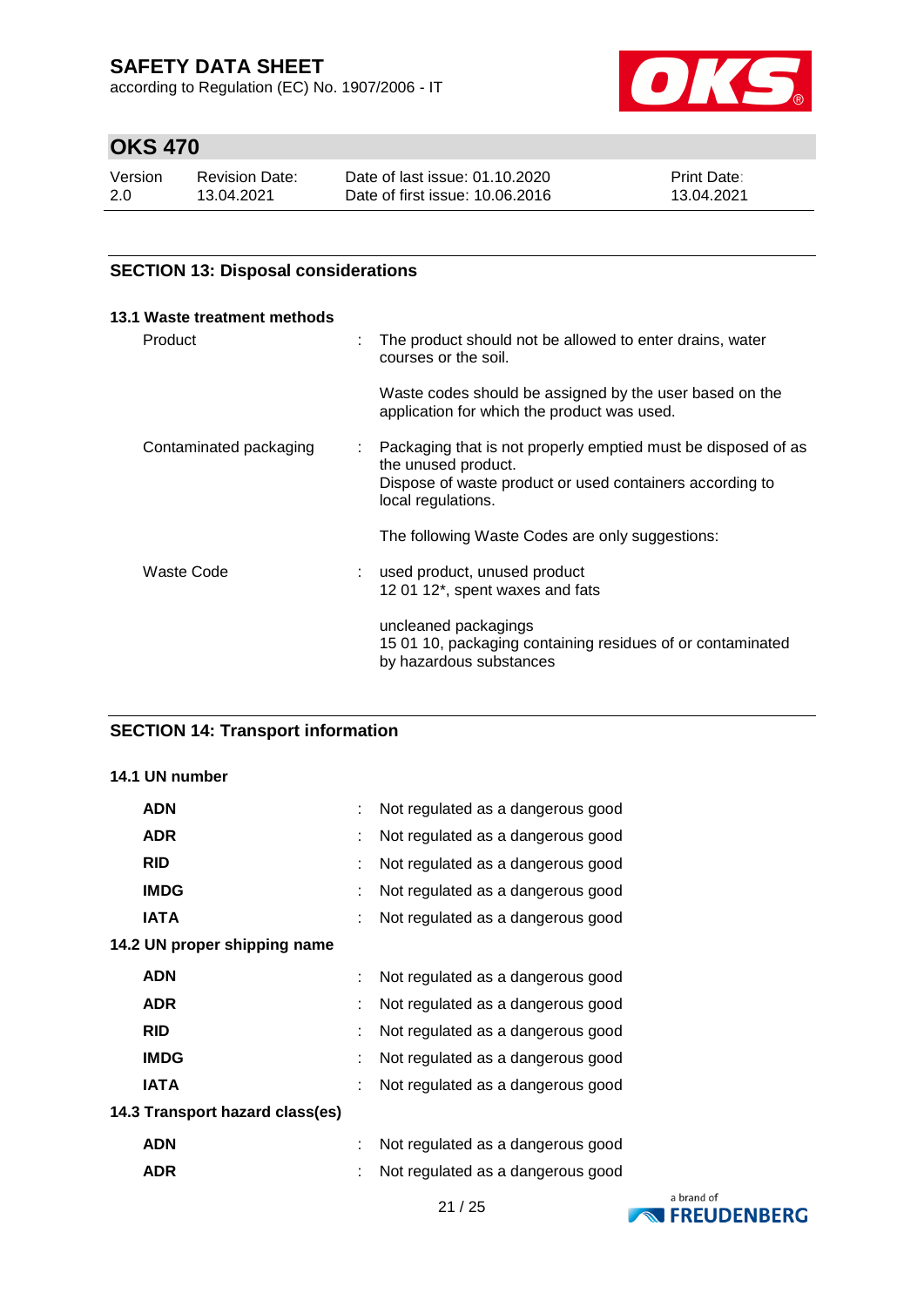according to Regulation (EC) No. 1907/2006 - IT



# **OKS 470**

| Version<br>2.0                    |                                                                         | <b>Revision Date:</b><br>13.04.2021      |  | Date of last issue: 01.10.2020<br>Date of first issue: 10.06.2016 | Print Date:<br>13.04.2021 |  |  |
|-----------------------------------|-------------------------------------------------------------------------|------------------------------------------|--|-------------------------------------------------------------------|---------------------------|--|--|
|                                   |                                                                         |                                          |  |                                                                   |                           |  |  |
|                                   | <b>RID</b>                                                              |                                          |  | Not regulated as a dangerous good                                 |                           |  |  |
|                                   | <b>IMDG</b>                                                             |                                          |  | Not regulated as a dangerous good                                 |                           |  |  |
|                                   | <b>IATA</b>                                                             |                                          |  | Not regulated as a dangerous good                                 |                           |  |  |
|                                   |                                                                         | 14.4 Packing group                       |  |                                                                   |                           |  |  |
|                                   | <b>ADN</b>                                                              |                                          |  | Not regulated as a dangerous good                                 |                           |  |  |
|                                   | <b>ADR</b>                                                              |                                          |  | Not regulated as a dangerous good                                 |                           |  |  |
|                                   | <b>RID</b>                                                              |                                          |  | Not regulated as a dangerous good                                 |                           |  |  |
|                                   | <b>IMDG</b>                                                             |                                          |  | Not regulated as a dangerous good                                 |                           |  |  |
|                                   |                                                                         | <b>IATA (Cargo)</b>                      |  | Not regulated as a dangerous good                                 |                           |  |  |
|                                   |                                                                         | <b>IATA (Passenger)</b>                  |  | Not regulated as a dangerous good                                 |                           |  |  |
| <b>14.5 Environmental hazards</b> |                                                                         |                                          |  |                                                                   |                           |  |  |
|                                   | <b>ADN</b>                                                              |                                          |  | Not regulated as a dangerous good                                 |                           |  |  |
|                                   | <b>ADR</b>                                                              |                                          |  | Not regulated as a dangerous good                                 |                           |  |  |
|                                   | <b>RID</b>                                                              |                                          |  | Not regulated as a dangerous good                                 |                           |  |  |
|                                   | <b>IMDG</b>                                                             |                                          |  | Not regulated as a dangerous good                                 |                           |  |  |
|                                   |                                                                         | <b>IATA (Passenger)</b>                  |  | Not regulated as a dangerous good                                 |                           |  |  |
|                                   |                                                                         | <b>IATA (Cargo)</b>                      |  | Not regulated as a dangerous good                                 |                           |  |  |
|                                   | 14.6 Special precautions for user<br>Not applicable                     |                                          |  |                                                                   |                           |  |  |
|                                   | 14.7 Transport in bulk according to Annex II of Marpol and the IBC Code |                                          |  |                                                                   |                           |  |  |
|                                   | <b>Remarks</b>                                                          |                                          |  | Not applicable for product as supplied.                           |                           |  |  |
|                                   |                                                                         | <b>Contract Contract Contract</b><br>. . |  |                                                                   |                           |  |  |

### **SECTION 15: Regulatory information**

#### **15.1 Safety, health and environmental regulations/legislation specific for the substance or mixture**

| REACH - Candidate List of Substances of Very High<br>Concern for Authorisation (Article 59). |    | : This product does not contain sub-<br>stances of very high concern (Regu-<br>lation (EC) No 1907/2006 (REACH),<br>Article 57). |
|----------------------------------------------------------------------------------------------|----|----------------------------------------------------------------------------------------------------------------------------------|
| REACH - List of substances subject to authorisation<br>(Annex XIV)                           |    | Not applicable                                                                                                                   |
| Regulation (EC) No 1005/2009 on substances that de-<br>plete the ozone layer                 |    | Not applicable                                                                                                                   |
| Regulation (EU) 2019/1021 on persistent organic pollu-<br>tants (recast)                     | ÷. | Not applicable                                                                                                                   |
| Regulation (EC) No 649/2012 of the European Parlia-                                          |    | Not applicable                                                                                                                   |

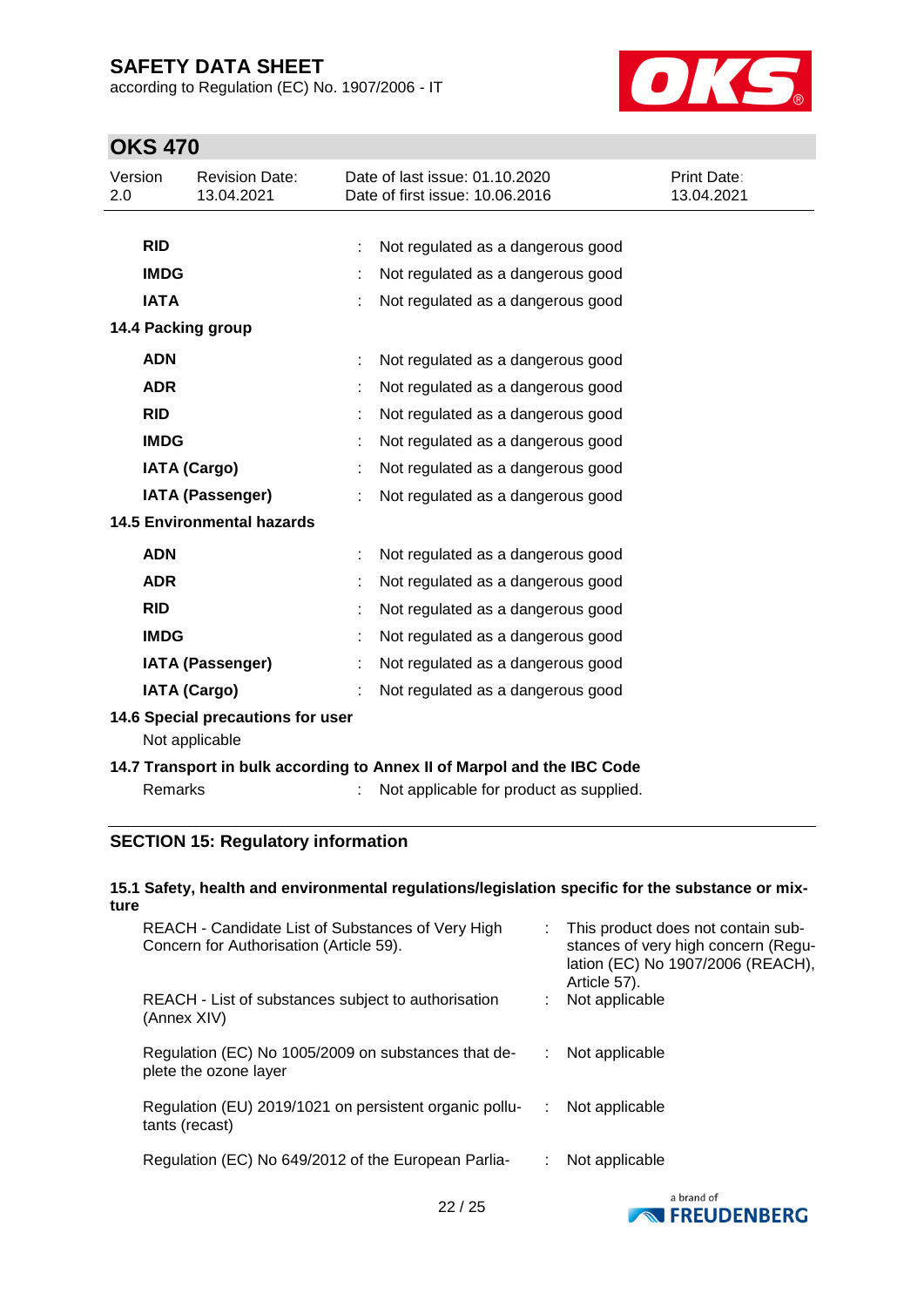according to Regulation (EC) No. 1907/2006 - IT



### **OKS 470**

| Version<br>2.0                                                                                                                                                               | <b>Revision Date:</b><br>13.04.2021 |  | Date of last issue: 01.10.2020<br>Date of first issue: 10.06.2016                                                 |  | Print Date:<br>13.04.2021 |  |  |
|------------------------------------------------------------------------------------------------------------------------------------------------------------------------------|-------------------------------------|--|-------------------------------------------------------------------------------------------------------------------|--|---------------------------|--|--|
| ment and the Council concerning the export and import<br>of dangerous chemicals                                                                                              |                                     |  |                                                                                                                   |  |                           |  |  |
| REACH - Restrictions on the manufacture, placing on<br>Not applicable<br>÷.<br>the market and use of certain dangerous substances,<br>preparations and articles (Annex XVII) |                                     |  |                                                                                                                   |  |                           |  |  |
| Seveso III: Directive 2012/18/EU of the European Parliament and of the Council on the control of<br>major-accident hazards involving dangerous substances.<br>Not applicable |                                     |  |                                                                                                                   |  |                           |  |  |
|                                                                                                                                                                              | Volatile organic compounds          |  | Directive 2010/75/EU of 24 November 2010 on industrial<br>emissions (integrated pollution prevention and control) |  |                           |  |  |

#### **Other regulations:**

Legislative Decree April 9,2008, 81 (Implementation of Article 1 of the Law of 3 August 2007, n. 123, concerning the protection of health and safety in the workplace.) and subsequent amendments

Legislative Decree April 3, 2006, n.152, (Environmental standards) and subsequent amendments

Not applicable

Legislative Decree February 6, 2009, 21 (Regulations for the execution of the provisions laid down in Regulation (EC) no. 648/2004 on detergents)

#### **15.2 Chemical safety assessment**

This information is not available.

#### **SECTION 16: Other information**

| <b>Full text of H-Statements</b>        |                                                                                                                                                                                                                                                                                                                                                                                              |  |  |  |  |
|-----------------------------------------|----------------------------------------------------------------------------------------------------------------------------------------------------------------------------------------------------------------------------------------------------------------------------------------------------------------------------------------------------------------------------------------------|--|--|--|--|
| H317                                    | May cause an allergic skin reaction.                                                                                                                                                                                                                                                                                                                                                         |  |  |  |  |
| <b>Full text of other abbreviations</b> |                                                                                                                                                                                                                                                                                                                                                                                              |  |  |  |  |
|                                         |                                                                                                                                                                                                                                                                                                                                                                                              |  |  |  |  |
|                                         |                                                                                                                                                                                                                                                                                                                                                                                              |  |  |  |  |
| Note 10                                 | The classification as a carcinogen by inhalation applies only to<br>mixtures in powder form containing 1 % or more of titanium<br>dioxide which is in the form of or incorporated in particles with<br>aerodynamic diameter <= 10 µm.                                                                                                                                                        |  |  |  |  |
| Note L                                  | The classification as a carcinogen need not apply if it can be<br>shown that the substance contains less than 3 % DMSO ex-<br>tract as measured by IP 346 "Determination of polycyclic aro-<br>matics in unused lubricating base oils and asphaltene free<br>petroleum fractions - Dimethyl sulphoxide extraction refractive<br>index method", Institute of Petroleum, London. This note ap- |  |  |  |  |

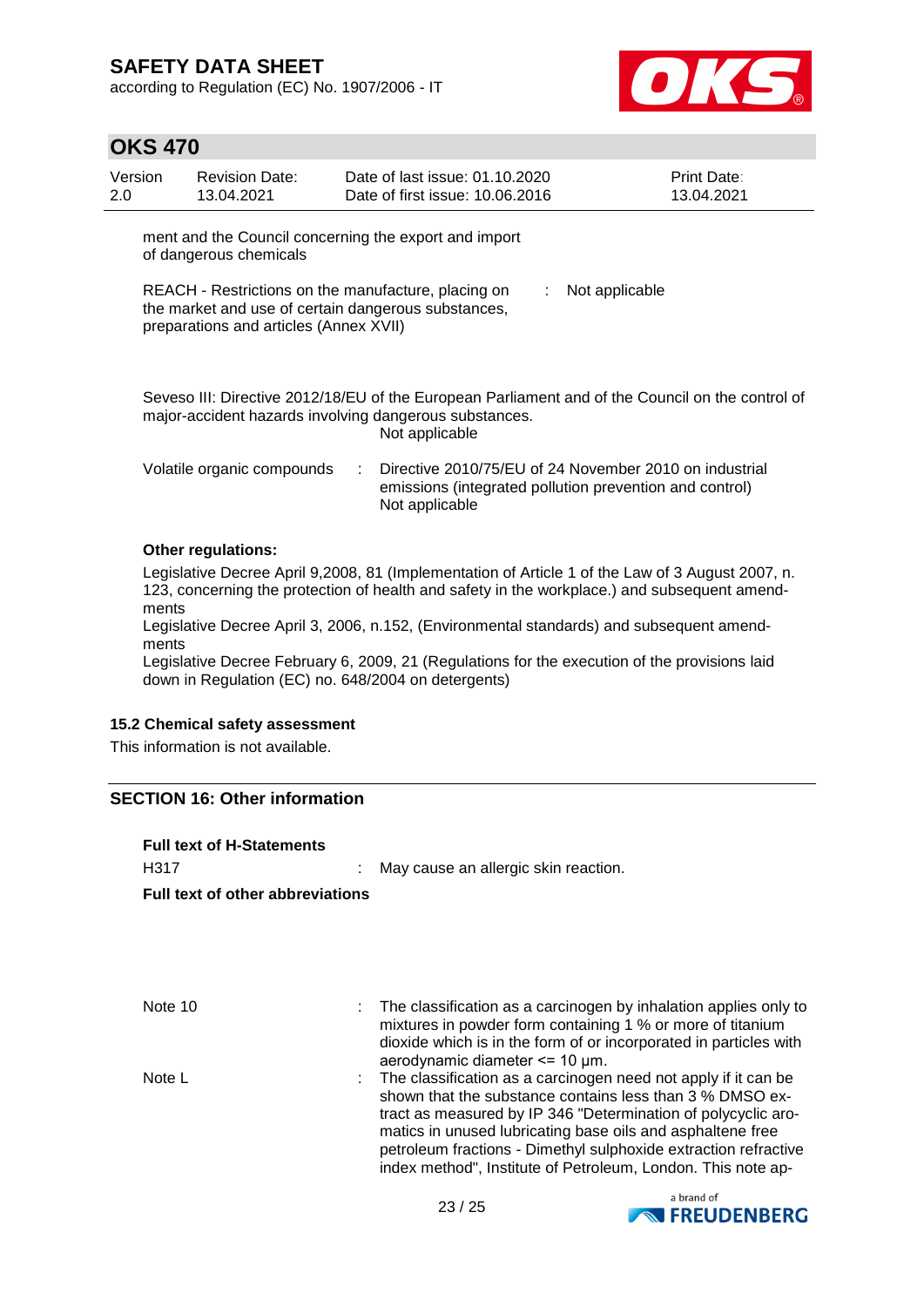according to Regulation (EC) No. 1907/2006 - IT



| <b>OKS 470</b> |
|----------------|
|----------------|

| Version | Revision Date: | Date of last issue: 01.10.2020  | <b>Print Date:</b> |
|---------|----------------|---------------------------------|--------------------|
| 2.0     | 13.04.2021     | Date of first issue: 10.06.2016 | 13.04.2021         |

plies only to certain complex oil-derived substances in Part 3.

ADN - European Agreement concerning the International Carriage of Dangerous Goods by Inland Waterways; ADR - European Agreement concerning the International Carriage of Dangerous Goods by Road; AIIC - Australian Inventory of Industrial Chemicals; ASTM - American Society for the Testing of Materials; bw - Body weight; CLP - Classification Labelling Packaging Regulation; Regulation (EC) No 1272/2008; CMR - Carcinogen, Mutagen or Reproductive Toxicant; DIN - Standard of the German Institute for Standardisation; DSL - Domestic Substances List (Canada); ECHA - European Chemicals Agency; EC-Number - European Community number; ECx - Concentration associated with x% response; ELx - Loading rate associated with x% response; EmS - Emergency Schedule; ENCS - Existing and New Chemical Substances (Japan); ErCx - Concentration associated with x% growth rate response; GHS - Globally Harmonized System; GLP - Good Laboratory Practice; IARC - International Agency for Research on Cancer; IATA - International Air Transport Association; IBC - International Code for the Construction and Equipment of Ships carrying Dangerous Chemicals in Bulk; IC50 - Half maximal inhibitory concentration; ICAO - International Civil Aviation Organization; IECSC - Inventory of Existing Chemical Substances in China; IMDG - International Maritime Dangerous Goods; IMO - International Maritime Organization; ISHL - Industrial Safety and Health Law (Japan); ISO - International Organisation for Standardization; KECI - Korea Existing Chemicals Inventory; LC50 - Lethal Concentration to 50 % of a test population; LD50 - Lethal Dose to 50% of a test population (Median Lethal Dose); MARPOL - International Convention for the Prevention of Pollution from Ships; n.o.s. - Not Otherwise Specified; NO(A)EC - No Observed (Adverse) Effect Concentration; NO(A)EL - No Observed (Adverse) Effect Level; NOELR - No Observable Effect Loading Rate; NZIoC - New Zealand Inventory of Chemicals; OECD - Organization for Economic Co-operation and Development; OPPTS - Office of Chemical Safety and Pollution Prevention; PBT - Persistent, Bioaccumulative and Toxic substance; PICCS - Philippines Inventory of Chemicals and Chemical Substances; (Q)SAR - (Quantitative) Structure Activity Relationship; REACH - Regulation (EC) No 1907/2006 of the European Parliament and of the Council concerning the Registration, Evaluation, Authorisation and Restriction of Chemicals; RID - Regulations concerning the International Carriage of Dangerous Goods by Rail; SADT - Self-Accelerating Decomposition Temperature; SDS - Safety Data Sheet; SVHC - Substance of Very High Concern; TCSI - Taiwan Chemical Substance Inventory; TRGS - Technical Rule for Hazardous Substances; TSCA - Toxic Substances Control Act (United States); UN - United Nations; vPvB - Very Persistent and Very Bioaccumulative

#### **Further information**

This safety data sheet applies only to products as originally packed and labelled. The information contained therein may not be reproduced or modified without our express written permission. Any forwarding of this document is only permitted to the extent required by law. Any further, in particular public, dissemination of the safety data sheet (e.g. as a document for download from the Internet) is not permitted without our express written consent. We provide our customers with amended safety data sheets as prescribed by law. The customer is responsible for passing on safety data sheets and any amendments contained therein to its own customers, employees and other users of the product. We provide no guarantee that safety data sheets received by users from third parties are up-to-date. All information and instructions in this safety data sheet have been compiled to the best of our knowledge and are based on the information available to us on the day of publication. The information provided is intended to describe the product in relation to the required safety measures; it is neither an assurance of characteristics nor a guarantee of the product's suitability for particular applications and does not justify any contractual legal relationship. The existence of a safety data sheet for a particular jurisdiction does not necessarily mean that import or use within that jurisdiction is legally permitted. If you have any questions, please contact your responsible sales contact or authorized trading partner.